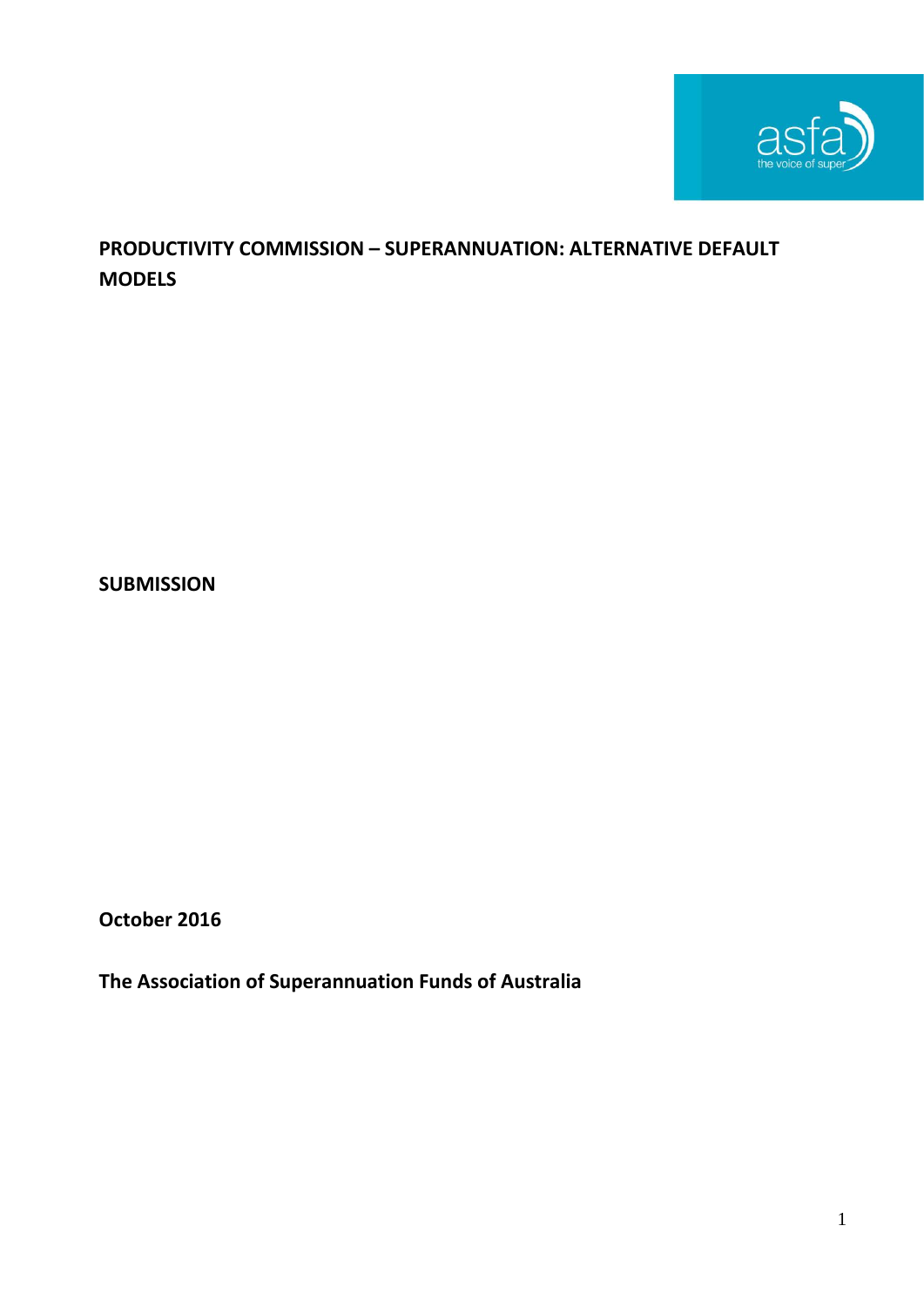## **Introduction**

ASFA welcomes the opportunity to review the Productivity Commission's *Superannuation: Alternative Default Models* issues paper and provide this submission. In drafting this submission, ASFA consulted with, and sought input from, its membership.

## *ASFA's approach*

In the issues paper, the Productivity Commission has assumed a scenario of 'no defaults' as the baseline for comparing alternative models. ASFA's view is that a more appropriate approach is to consider alternative models within the context of the existing system and the insights of behavioural economics.

In considering whether the benefit of a new default model outweighs the cost, there are a range of criteria to evaluate its effectiveness. Competition is not an end it itself but can be a means to potentially provide better outcomes for members. Greater competition needs to be taken into account as part of a broader set of factors that will determine outcomes for members which include:

- Existing and past policy settings and how they have created the current structure;
- A transition path from the existing settings and the viability of the new model in light of this;
- The impact of consumer behaviour on outcomes including taking into account developments in behavioural economics; and
- The efficiency of the superannuation system, which has competition as just one sub category of issues.

Superannuation and group life insurance touch the lives of almost every Australian. Superannuation is the second largest financial asset for most Australians and the magnitude of the importance of superannuation for individuals warrants careful consideration of the impact of changing from one policy setting to another. The potential risks include the impact on the financial stability of individuals, the superannuation system and to the long term sustainability of the Commonwealth Budget.

While it is true that there would be less need for defaults if individuals were fully engaged and had sufficient financial literacy to make active choices in superannuation, many people do not have this capacity or do not want to be engaged. While we should aspire for greater financial literacy and the government and industry should actively pursue this as a goal, we also agree with the conclusions of the Super System Review that default arrangements are a necessary part of superannuation for the foreseeable future. Based on the analysis and recommendations of the Super System Review, MySuper was specifically developed to deal with a lack of engagement by consumers. The superannuation industry has recently implemented MySuper reforms to specifically provide for defaults to implement the Stronger Super reforms.

The critical role that an employer plays in calculating and remitting contributions based on the superannuation fund nominated or default arrangements also needs to be taken into account. It is also important to recognise that competition is not an end in itself or a corollary of efficient markets. Better outcomes for members as a result of greater competition should be considered the goal the system strives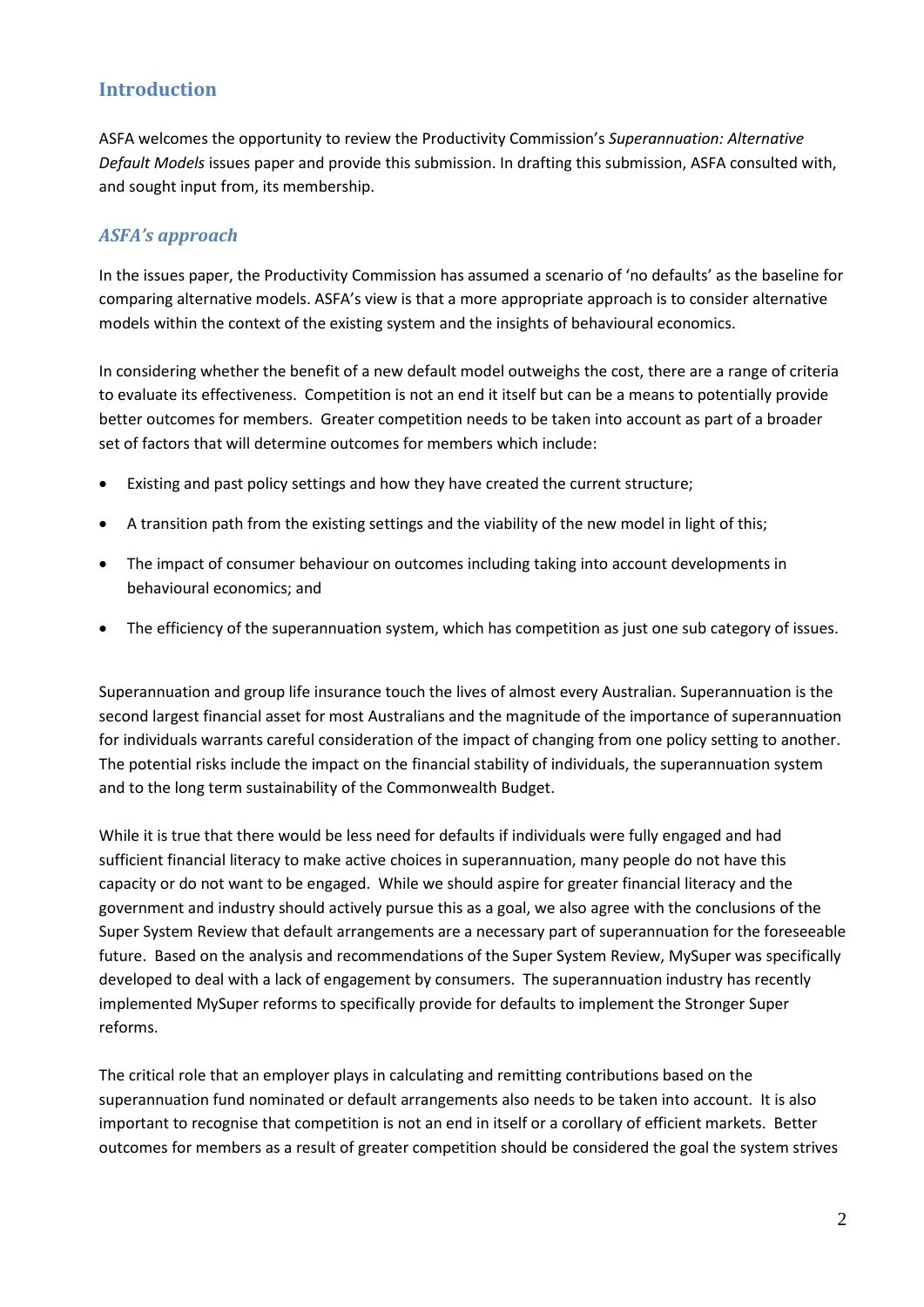for. For all of these models ASFA believes the provisions around best interest of members need to be maintained and is a key requirement of any default model.

ASFA has evaluated the alternative default models proposed in the issues paper, taking into account the current structure of the superannuation system including the inherent need for default arrangements and the impact a model would have on consumers. We have also considered the path required to bring such a model into effect.

Factors that may meet the needs of one cohort of default members may not be appropriate for another. The idea of a sound default offering should not be conflated with a one size fits all approach to product design.

Taking these factors into account, ASFA outlines the pros and cons of each of the models proposed in the issues paper.

# *The auction or tender model*

While there are pros and cons for each model, ASFA has a particular concern with the proposed auction or tender model. Depending on design, this model can adversely impact on member benefits and retirement outcomes as well as industry stability.

While a system-wide auction or tender model has the potential to bring more market forces to bear on default allocation, ASFA considers that the risks and potential costs of this model far outweigh these potential benefits. Some of the most significant potential negative outcomes are:

- Funds responding to the tender by loss leading in an attempt to grow market share (and adjusting their fees upward later);
- Difficulties in establishing objective and quantifiable criteria to evaluate the bids for factors like levels of service;
- Price (in the form of administration and investment management fees) becoming the dominant determinant of the winning bids. This could result in a race to the bottom in terms of service levels, net investment returns and development/ maintenance of administrative and other systems;
- A focus on price/fees leading to the development of passively managed products with a heavy investment weighting towards bonds;
- Members of funds that lose multiple tender rounds could be stranded in funds that are potentially sub-scale in the absence of long-term default fund flows;
- Costs of tendering are likely to increase the costs of the system;
- Difficulties for new entrants to compete once a limited number of default funds are entrenched;
- It is difficult to build in the concept of innovation into the tender, which when coupled with a focus on price, will drive the system towards homogeneity; and
- Impact on the stability of the system due to a limited number of winning bids.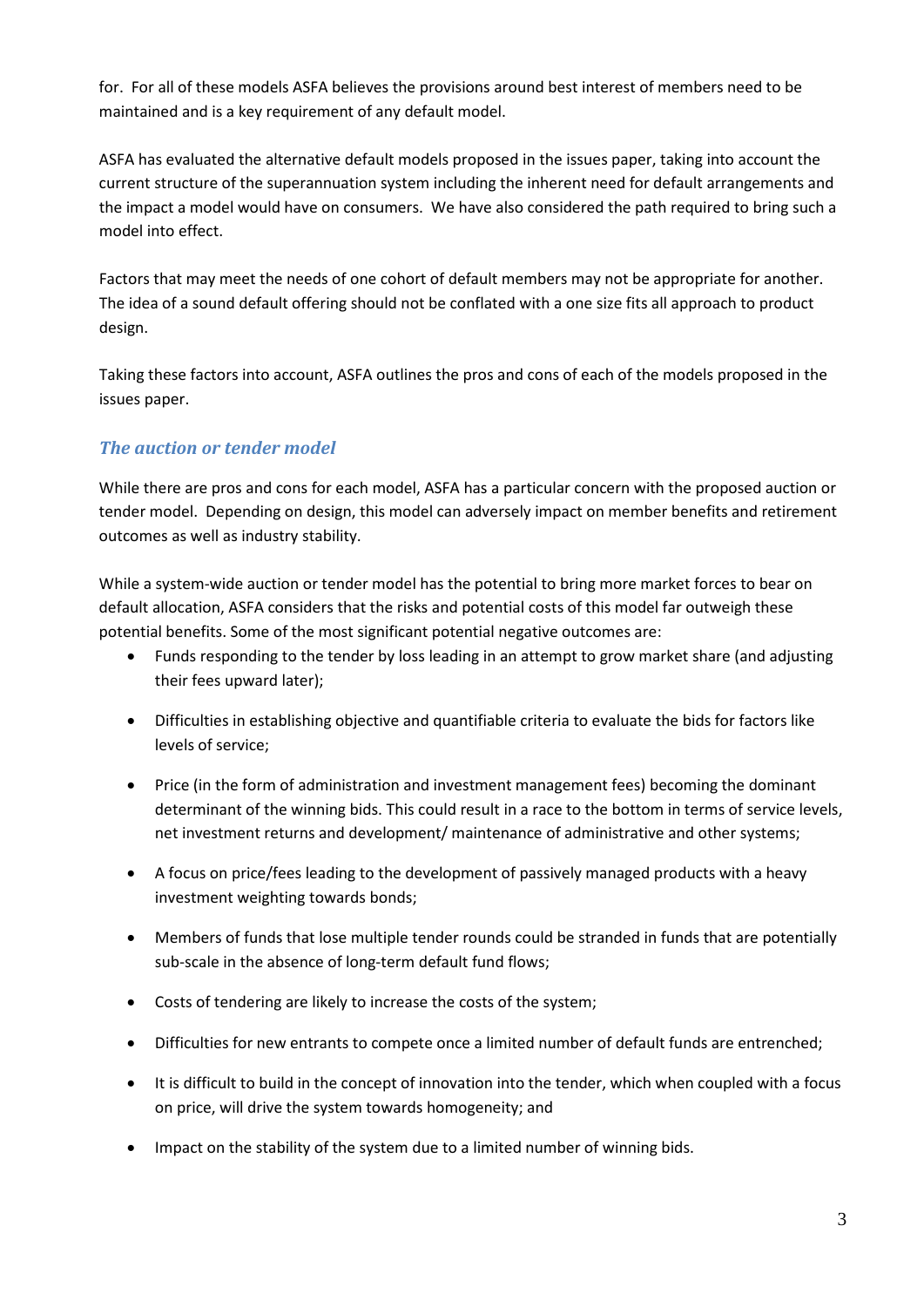The risks and costs arising from this model, particularly in the context of transitioning from the existing model are significant. ASFA's view is that this model should not be given further consideration.

#### *Insurance*

The group life insurance market in Australia has the attributes of a competitive market and is responding to the needs of superannuation fund members. Insurance firms compete to win group insurance of superannuation funds where they effectively already respond for requests for tender. Trustees of superannuation funds chose the insurance fund that provides the best price and features that fits the demographics of their superannuation fund. A default insurance product separate to the default superannuation fund would prevent trustees from choosing an insurance product that best fits their members. Also, insurance providers can currently tailor their product to meet the demographics of the superannuation fund they service. A separate default insurance product servicing many different superannuation funds would mean the demographics of the pool would be highly diverse and therefore more difficult to price. It would also lead to the loss of economies of scope in that there would be separate and additional administration costs associated with the insurance cover. An appropriate analogy is that it is much more expensive to assemble a car from tenders for spare parts rather than buying it as one complete package.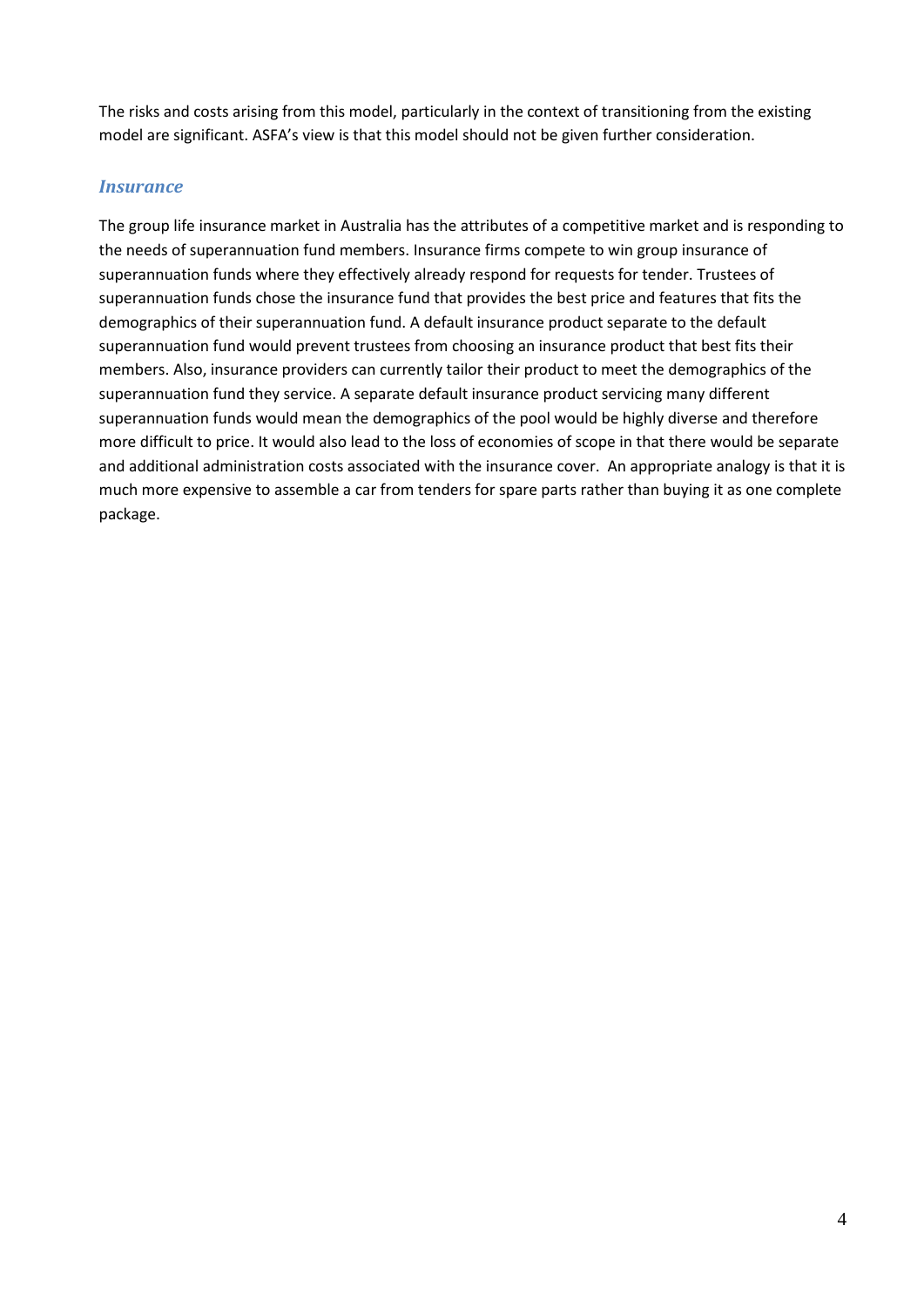# **Some options for an allocation model**

## **Administrative model - Part 1 (the model)**

#### *Observations*

In addressing this model we have assumed that the products under consideration would, as a minimum, be MySuper products.

If additional filters were to be applied, such as the currently legislated criteria for MySuper products in awards, consideration would need to be given as to how to assess new entrants into the market. To maintain competitive tension in the long run, it would be necessary for the process to allow new entrants.

One consideration is the ease of operation of the administrative model. The simplest possible version of a government body using a 'filter' to determine which products are eligible to be used as defaults would be for objective, independently verifiable, criterion/criteria to be specified to act as a 'filter'. A government body could list those MySuper products which meet the criteria. Consideration would need to be given as to how to 'filter' new entrants without any history.

This could be a simple filter using one or a small number of criteria. A more complex administrative filter would necessitate a government body applying a range of quality filters, such as an assessment of:

- The governance and risk management culture and settings of the fund;
- The services provided to members and employers by the fund;
- The offering of a post retirement income stream products by the fund;
- The administrative efficiency of the fund;
- The effectiveness of the complaints-handling of the fund;
- Appropriate of insurance offering;
- Error rates and the efficiency of their resolution; and
- Online/electronic/digital capability of the fund.

Whether or not an administrative filter would have an effect on efficiency would depend on how the administrative filters were designed and implemented.

Greater frequency of running the filtering process could improve the flexibility and accuracy of the filter, as well as increasing competition and the opportunity for new products to qualify. However, this would need to be weighed against higher compliance and administrative costs, reduced certainty for funds and employees, and potentially placing an unhelpful emphasis on short-term performance.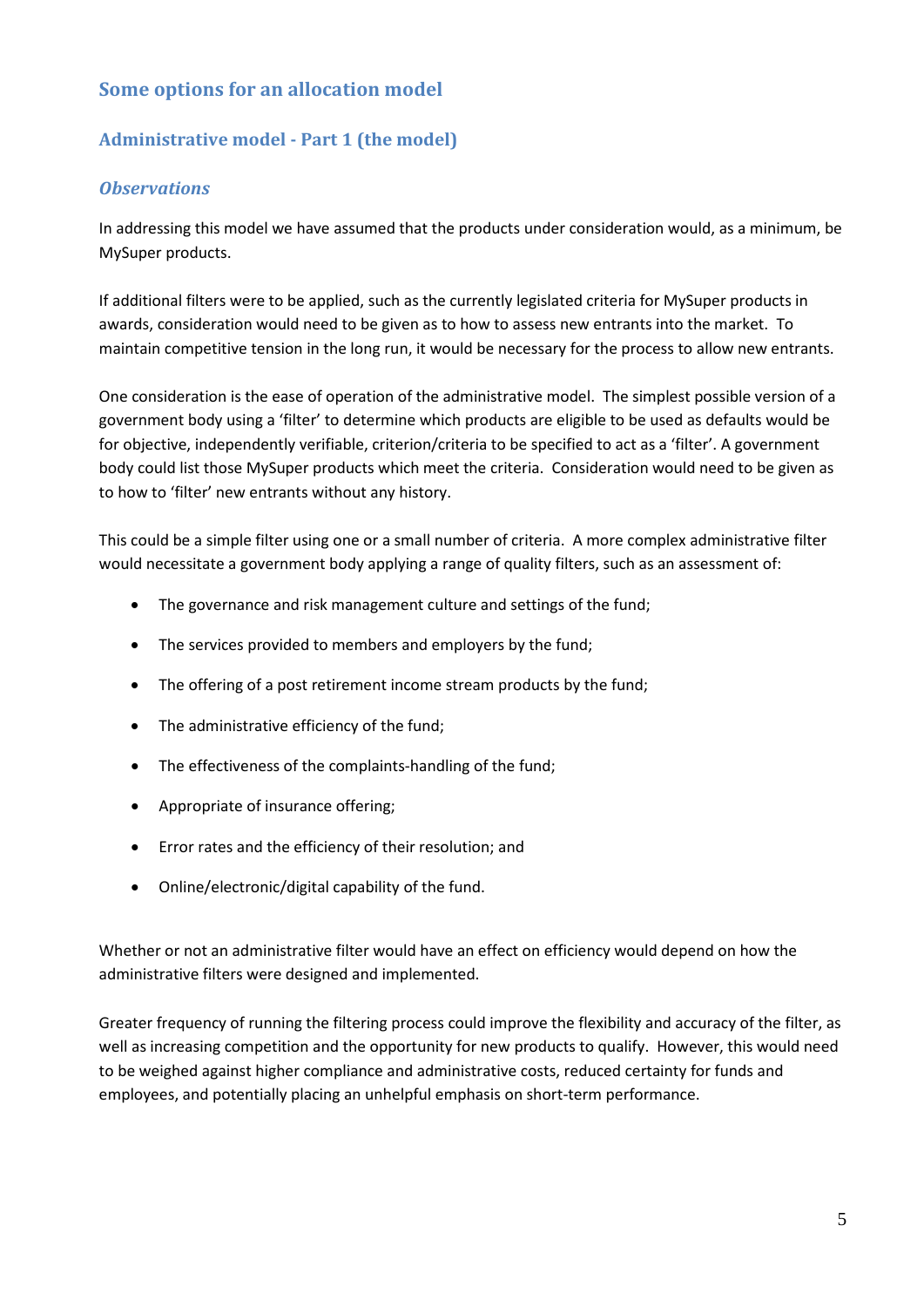#### *Pros*

An administrative model, whereby a 'filter' is utilised to determine which MySuper products are eligible to be used as defaults for employees starting a new job (who have not exercised choice of fund), would ensure that default MySuper products meet a minimum set of standards over and above the regulatory requirements with which current default products must comply.

An administrative filter such as risk-adjusted net returns could contribute to supply-side competition within the industry, in that trustees of superannuation funds would endeavour to meet the minimum standard in order to be a default MySuper product. This is on the proviso that the number of default MySuper products is not reduced to too few products.

A more complex administrative filter could be implemented which would largely draw upon existing regulatory requirements and frameworks in place, with 'filters' which would focus on and reflect the objective of superannuation. The filters should reflect and encourage behaviours that would produce a more efficient, robust and sustainable superannuation system.

A model that reduces the number of MySuper products which are eligible to be selected as a default fund would assist employers in the selection of their 'default' arrangement.

#### *Cons*

Restricting the number of MySuper products eligible to receive default contributions potentially could reduce competition unduly, depending on the filters selected. Consideration would need to be given to market concentration and the extent to which genuine competition among the various players is affected.

Filters could create incentives for trustees to focus on particular aspects of their fund's performance in order to meet the filters, which may not be in the best interests of some or all of their members. This is especially the case over the longer term, where achievement of short-term goals/indicators may be achieved at the expense of medium to longer term considerations, including product innovation.

The default fund mechanism only applies when a new employee does not exercise choice of fund when commencing employment.

Filters could create a lasting barrier to entry for products that potentially could improve outcomes for members. Accordingly, in determining the period between reviews against the filter, this would need to be taken into consideration, along with other barriers such as incumbents' scale, performance history and brand familiarity

Calibrating the administrative filter to result in a predetermined number of qualifying products potentially would lead to serious adverse consequences for fund members, especially if the number was set too low. This could result in inappropriate market concentration, with corresponding adverse consequences upon competition between providers. It also could create considerable disruption to existing providers in the market and ultimately on members.

There is a risk that if the range of filters employed was specified too narrowly they may not acknowledge arrangements that have been tailored for specific industries, workplace, demographics or other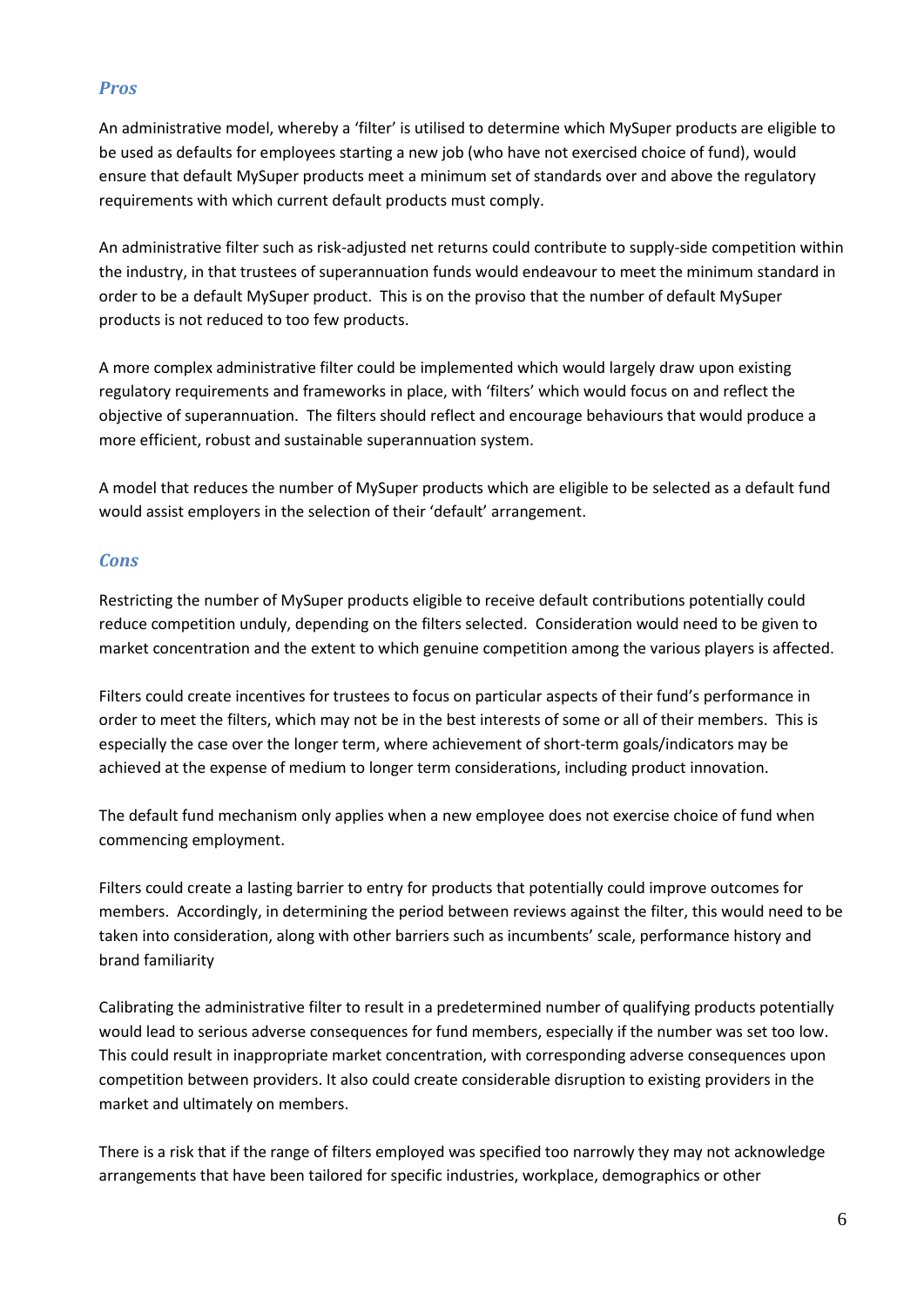characteristics of the membership of particular funds or segments of the market. These arrangements can meet the particular needs of members and/or employers through tailored product design or servicing.

It also needs to be acknowledged that not all MySupers are public offer and there would need to be consideration of what happens to corporate MySupers that are currently non-public offer. Corporate superannuation funds are able to tailor their default product to the demographics of their employees which allows for a product that allows for a better fit with their workforce. If they were unable to continue to provide a default product for their employees then there would be a loss of specificity and a product that is less relevant to these employees.

## **Administrative Model – Part 2 (the allocation mechanism)**

An Administrative Model would require a mechanism to allocate employees who do not choose their superannuation fund (default fund members) to default products.

In its draft framework the Commission presents options for the allocation mechanism, which are distinguished by the degree of centralisation/decentralisation. In a relatively centralised mechanism, a government body (the regulator) would allocate members to products. This could be automatic, where members are allocated randomly to an eligible product. Alternatively, the regulator could allocate members to specific products based on particular characteristics. In a decentralised mechanism, each employer would choose a single default product (from a common list of eligible products) for its employees. The Commission's draft framework allows for hybrid mechanisms.

A crucial design consideration is the role of the product filter. Broadly speaking, the greater the degree of centralisation, the more vital the role of the product filter in determining member outcomes. This is because market pressure among funds – as a driver of member/system outcomes – would tend to be less prevalent in centralised mechanisms compared to decentralised mechanisms.

There are few examples of administrative mechanisms in other jurisdictions (there are, however, several examples of tender-style mechanisms). Sweden and the UK have highly centralised administrative models, where default members are allocated to a single state-owned default fund/scheme. As the Commission notes in its Issues Paper, it has not considered this type of model in its framework.<sup>[1](#page-6-0)</sup>

## **Government Allocation – random allocation**

In this relatively centralised mechanism members could be allocated randomly to a product from the common list of eligible products (the outcome of the product filter).

## *Pros*

Considered in isolation, a mechanism that allocates members to products on a random basis would have low administrative costs for the regulator, funds, employers and members. However, there would be other costs – which are discussed in the next section.

Depending on the allocation mechanism, the administrative burden for employers could be confined to reporting a new employee to the regulator. If this were not the case, the employer would need to be

<span id="page-6-0"></span> <sup>1</sup> *PC Issues Paper*, page 11.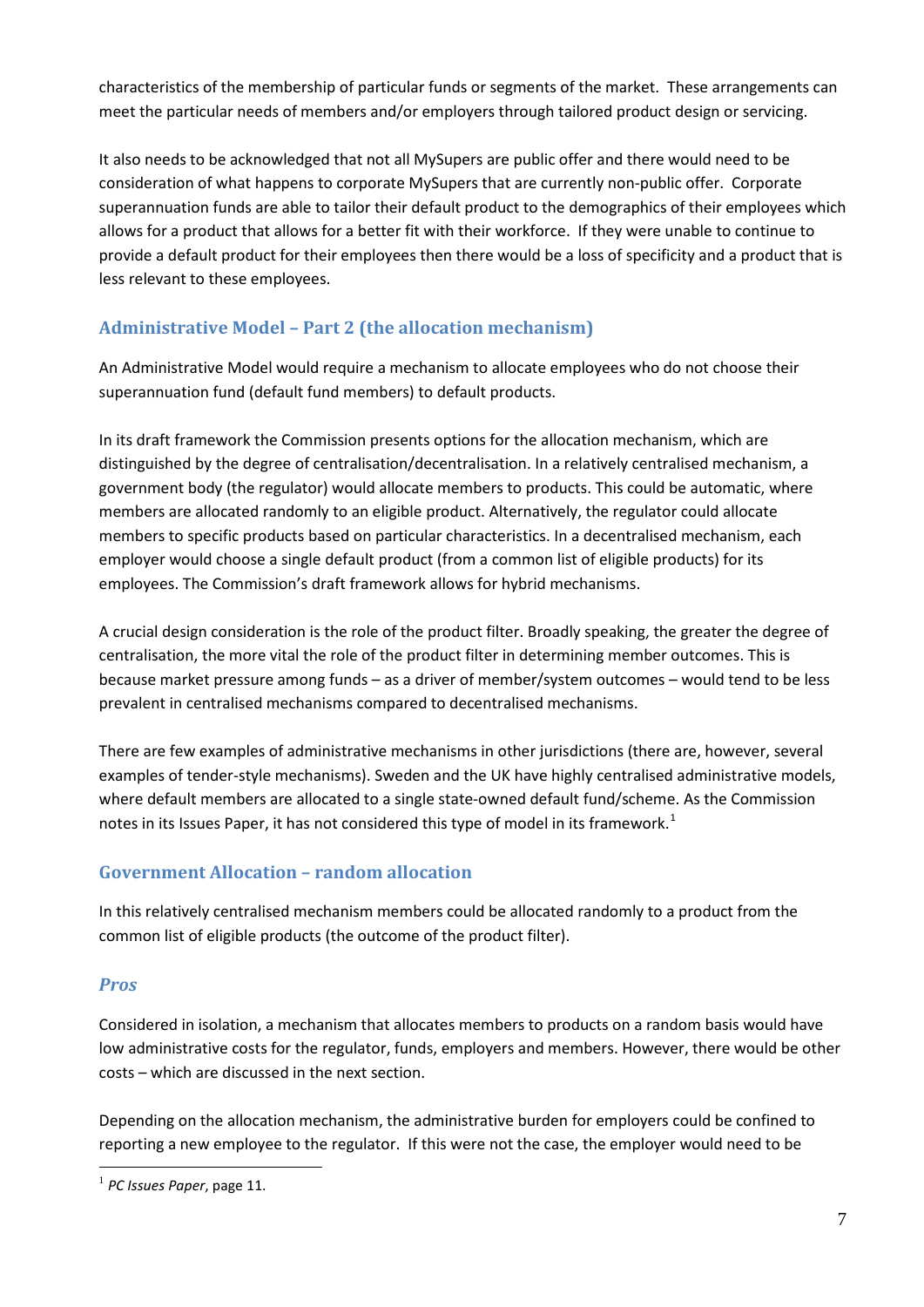notified of the selected fund to contribute to for each and every new employee. If this was not immediately notified, this creates inefficiencies for the employer and employee and risks SG noncompliance. This would need to be streamlined and would require system changes to ensure SG obligations are met. For Government, such a mechanism would have low administrative costs compared with other potential centralised mechanisms – for example, where a government body allocates members to particular products (next section).

That said, government administrative costs associated with a random allocation mechanism would likely differ according to whom random allocation would apply. If the broader default framework applied to new entrants to the workforce *and* current workforce participants that start a new job, a key consideration would be whether the latter would be subject to ongoing random allocation – i.e. once in the system, would a job change trigger a fund reallocation or would the worker retain his/her initial default allocation? A mechanism with ongoing reallocations for job changes would have greater government administrative costs and potentially reduce members' knowledge of and engagement with their superannuation accounts, especially while they had low balances

#### *Cons*

A random allocation process would still require a robust and transparent methodology to assess, select, allocate and monitor the performance of default funds.

Performance incentives for funds would need to be built into a random allocation mechanism, since such a mechanism (on its own) could limit competition within the default market.<sup>[2](#page-7-0)</sup> However, getting the incentives right would be difficult, and there would be risks associated with having a regime that is either too weak or too strong.

For incumbent funds, a key performance incentive would be the threat of having their closed to new entrants. The degree of this threat would depend on the degree to which the performance criteria are prescriptive and enforceable, and the enforcement approach of the regulator (see section on *Product Filter*).

A weak regime could mean a lack of competitive pressure among incumbent funds. This could have deleterious consequences for member/system outcomes. Depending on the specific weak points in the performance criteria/enforcement approach, this could affect net returns to members, the quality of member servicing and product/service innovation.

A strong regime would increase pressure on incumbent funds, but also could have unintended consequences for system stability and cost. As noted in the previous section on the *Product Filter*, an additional concern is that poorly-designed criteria could distort fund behaviour and result in perverse member/system outcomes.

A strong regime could lead to considerable fund/product churn, where 'under-performing' products are regularly closed to new entrants and replaced. It is likely that this would increase uncertainty among members about the security of their superannuation (if/when their fund/product is closed to new entrants), and could reduce public trust in the broader superannuation system.

<span id="page-7-0"></span> $2$  There would still be competition among funds to move people from default to choice products.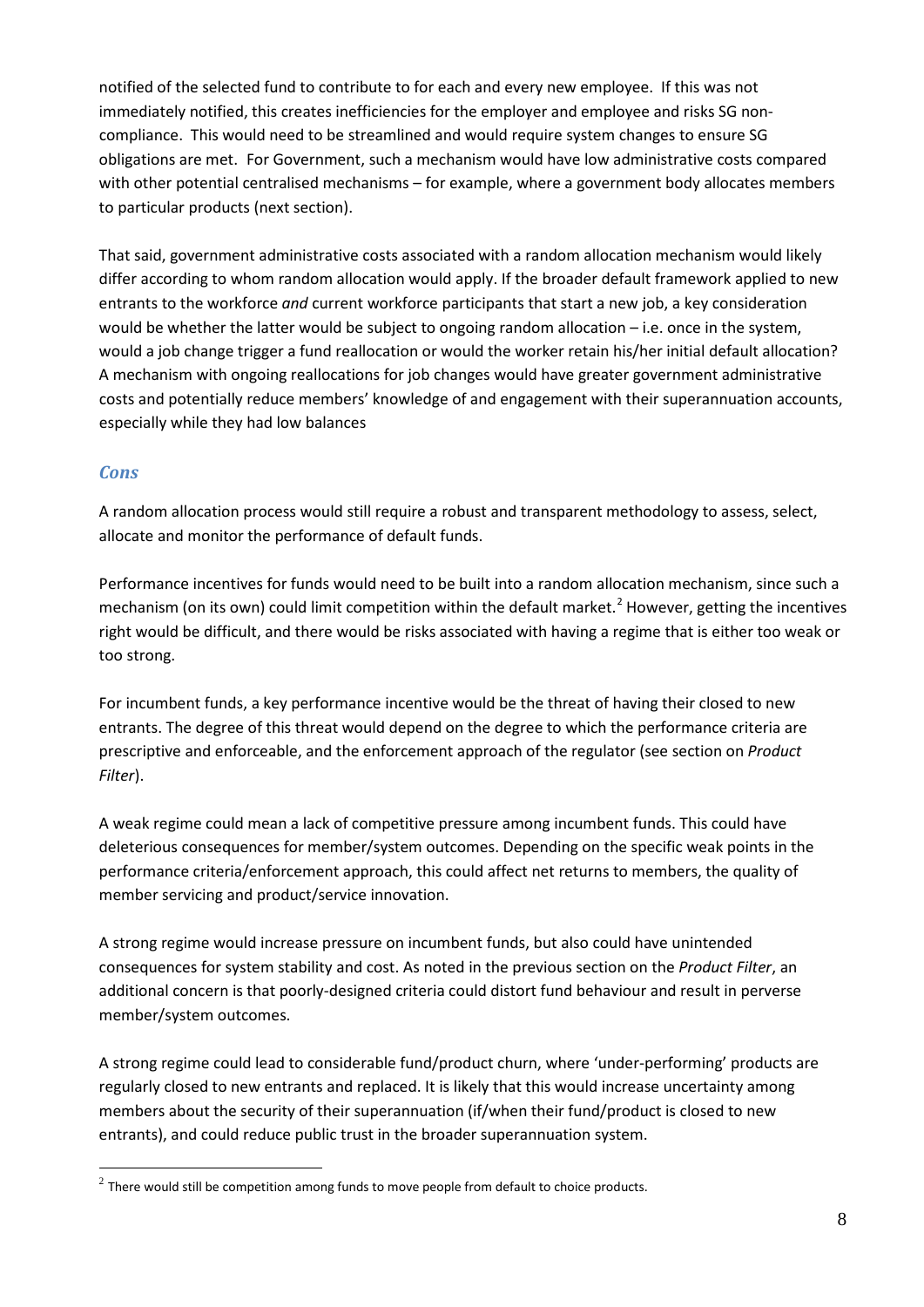Higher rates of product churn would increase system-wide costs on all parties in the system (including the regulator), which ultimately would be borne by members as lower net returns (or lower net benefit). Costs of product churn would include costs for funds of complying with product requirements (for new products entering the system), and costs for the regulator of vetting new funds/products.

A relatively strong regime also would require more regular assessment of incumbent product performance. This would increase administrative costs for the regulator, and compliance costs for funds.

Government or regulator allocation would require considerable resources and may result in confusion, bias or conflicts regarding the role of the government in setting policy or the regulator in supervising the financial services industry. An independent statutory body may be more suitable than a government or regulatory body to oversee the allocation model.

## **Government Allocation – based on member characteristics**

The Commission's issues paper includes an option where government could allocate default members to specific products based on particular characteristics – such as age, occupation or type of employment arrangement.

## *Pros*

With respect to the chosen characteristic, this allocation mechanism would comprise a range of products that are tailored to specific cohorts. This could include, for example, products that differ with respect to asset allocation/risk profile. Considered in isolation, more tailored products would lead to better member outcomes, provided that the tailoring is actually relevant to the needs and circumstances of the members concerned.

The positive aspects of segmenting by industry or occupation include being able to match investment profile and insurance product design to member occupation. For example, workers whose occupations lead to shorter working lives need high growth asset profiles at younger ages, and insurance design that recognises their work profile.

## *Cons*

There are trade-offs with respect to the degree of granularity of cohort products, and it would be difficult to get the balance right.

By construction, tailored products for each cohort, based on a set of assumptions, would be tailored for the 'average' individual in each cohort, not to the range of individuals. This means that not all members would be allocated to the product that bests suits their circumstances. To take age as an example, not all individuals in a particular age cohort have the same asset allocation/risk profile preferences. Individuals have very different life and career paths which will not always meet the average. They also will have different levels of assets held outside of superannuation. The prospect of different defaults for different age groups also raises the question of the demand from funds to provide these services. For example, a default product for older, lower balance demographics may not be desirable for superannuation funds and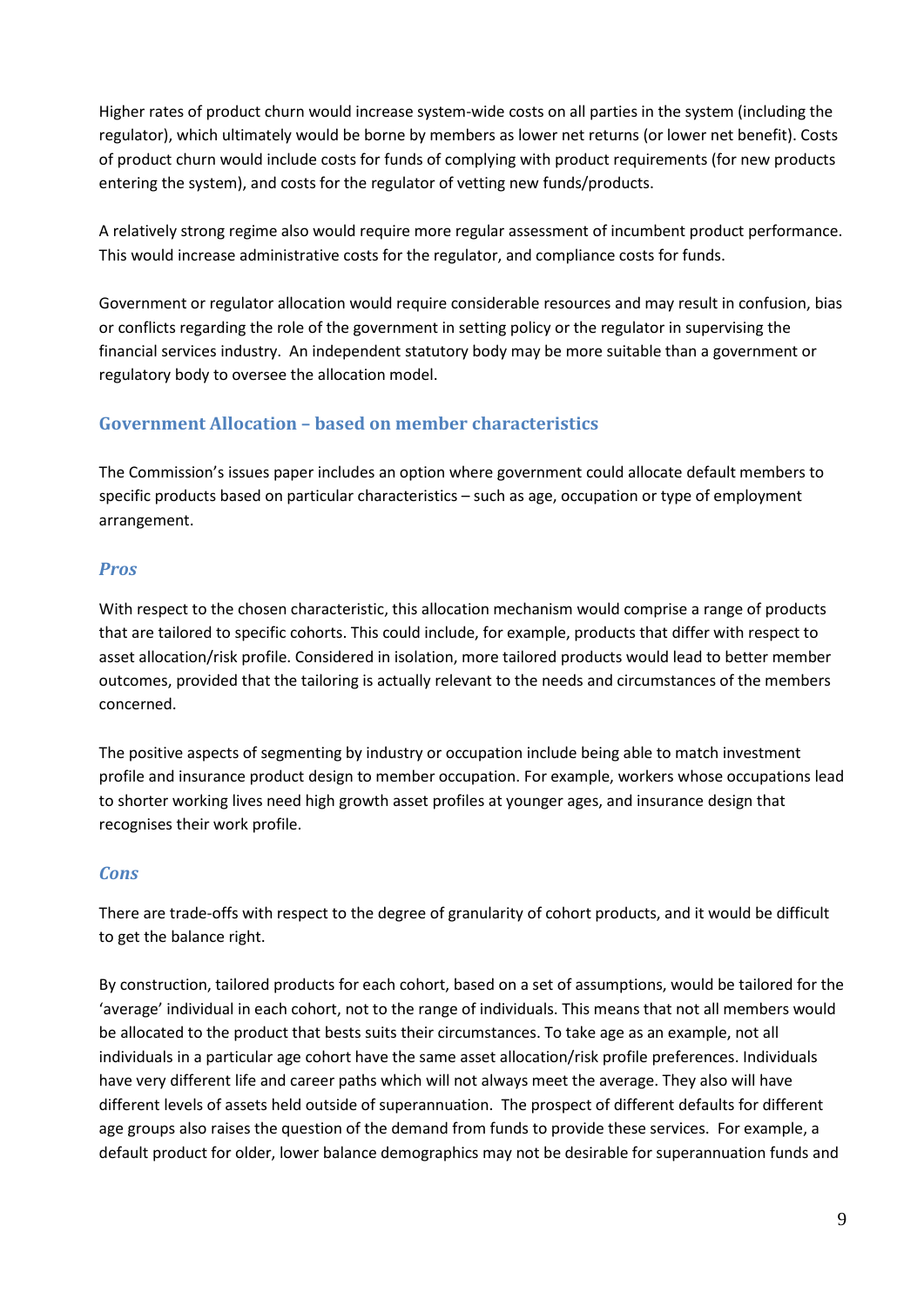it may be difficult to get a fund to provide such a product (in contrast, funds with older, higher balance members may not suffer from compounding effects of net outflows and will be highly contested by funds).

Finer granularity might allow for more precise tailoring, but would increase costs in the system. For funds, finer granularity would mean a larger number of products to design and more extensive compliance obligations. There also would be a need to collect additional information about and/or from fund members. In addition, greater disclosure and communication would need to be made, to ensure tailored products remain appropriate and keep pace with changes in an individual members' circumstances. For the regulator, finer granularity would mean more product vetting and more performance monitoring. Overall, the finer the degree of granularity, the greater the system costs.

Additional problems relate to the costs and risks associated with product switching. Finer granularity would mean more (automatic) switching of members' accounts between cohort products. This would result in larger administrative costs for the regulator, but also a greater risk that members become 'lost' when switched between products. For funds, this will result in uncertainty regarding cash flows, may reduce the level of liquidity and may result in more conservative, sub-optimal investment decisions.

At a broader level, this mechanism would pose risks to public trust in the (new) default system. This mechanism entails an explicit role for Government in determining which product is best suited for a particular person. If the default system produces returns that are below members' expectations, then members' concerns about their funds' performance could see a broad erosion of trust in the (new) default system and government's role in it. While sequencing risk (that is, the risk of being in an inappropriate asset allocation at a certain point in one's savings experience) affects every superannuation fund member, a government mandated allocation could make the government responsible for any negative outcomes from defaulting into one asset allocation or another. The government should not be deciding which products would be best suited for particular individuals (or cohorts).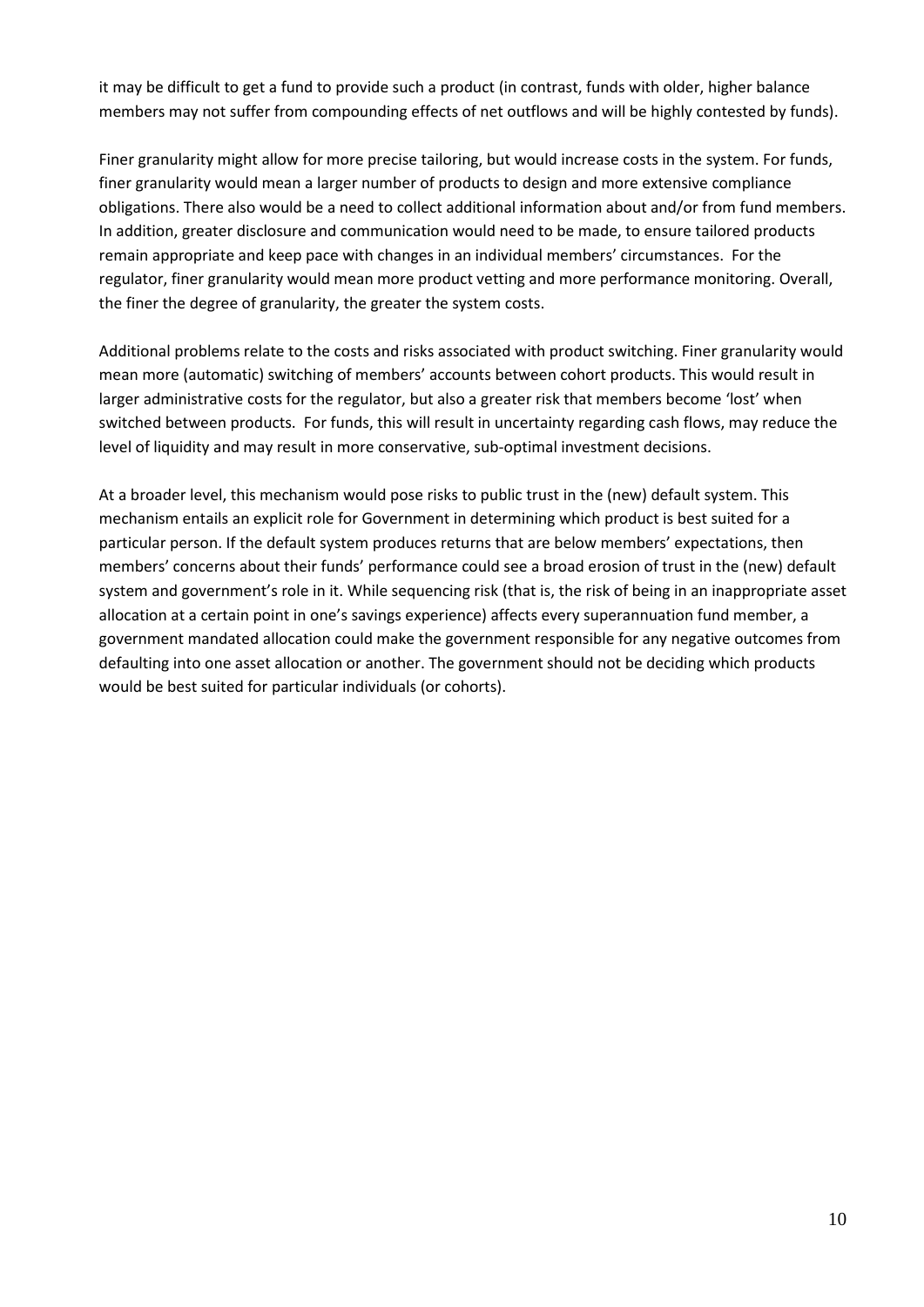## **Employer Choice**

At the decentralised end of the spectrum, the Commission's draft framework includes an option where each employer would choose a single default product for its employees from the common list of eligible products.

#### *Pros*

Employers, by choosing products, could contribute to competitive pressure in the system potentially leading to better outcomes from members. Some larger employers have a view that superannuation is a workplace benefit and are committed to superannuation on that basis. That said, not all employers would be sufficiently engaged to make a considered decision.

For regulators, administrative costs with respect to allocation of members would be low. The main costs would be associated with collecting, recording and managing information from employers on default product choice but could be managed through Super stream reporting.

#### *Cons*

As noted above, not all employers would be engaged to make a considered decision on choice of funds. In such cases, employers' choice of default product would effectively amount to a random allocation – as per the Government Allocation mechanism.<sup>[3](#page-10-0)</sup> However, for effectively the same outcome, it's likely that system costs would be higher than for the centralised random allocation mechanism, as funds would compete more vigorously to attract employers increasing marketing and advertising costs.

It is clear that many employers do not wish to have the burden of determining an appropriate default fund for their employees as this may expose employers to liability in the event the fund does not meet employees' needs.

For employers that chose a fund, this would impose costs on those employers. This would include the time taken to consider the eligible products via a tender process and select a default product, and the administrative cost of processing the choice and supplying the information to the regulator. This would be alleviated to some extent by single touch payroll.

<span id="page-10-0"></span> $3$  Employers will use heuristics and short hand selection methods such as brands, familiarity (banking relationship)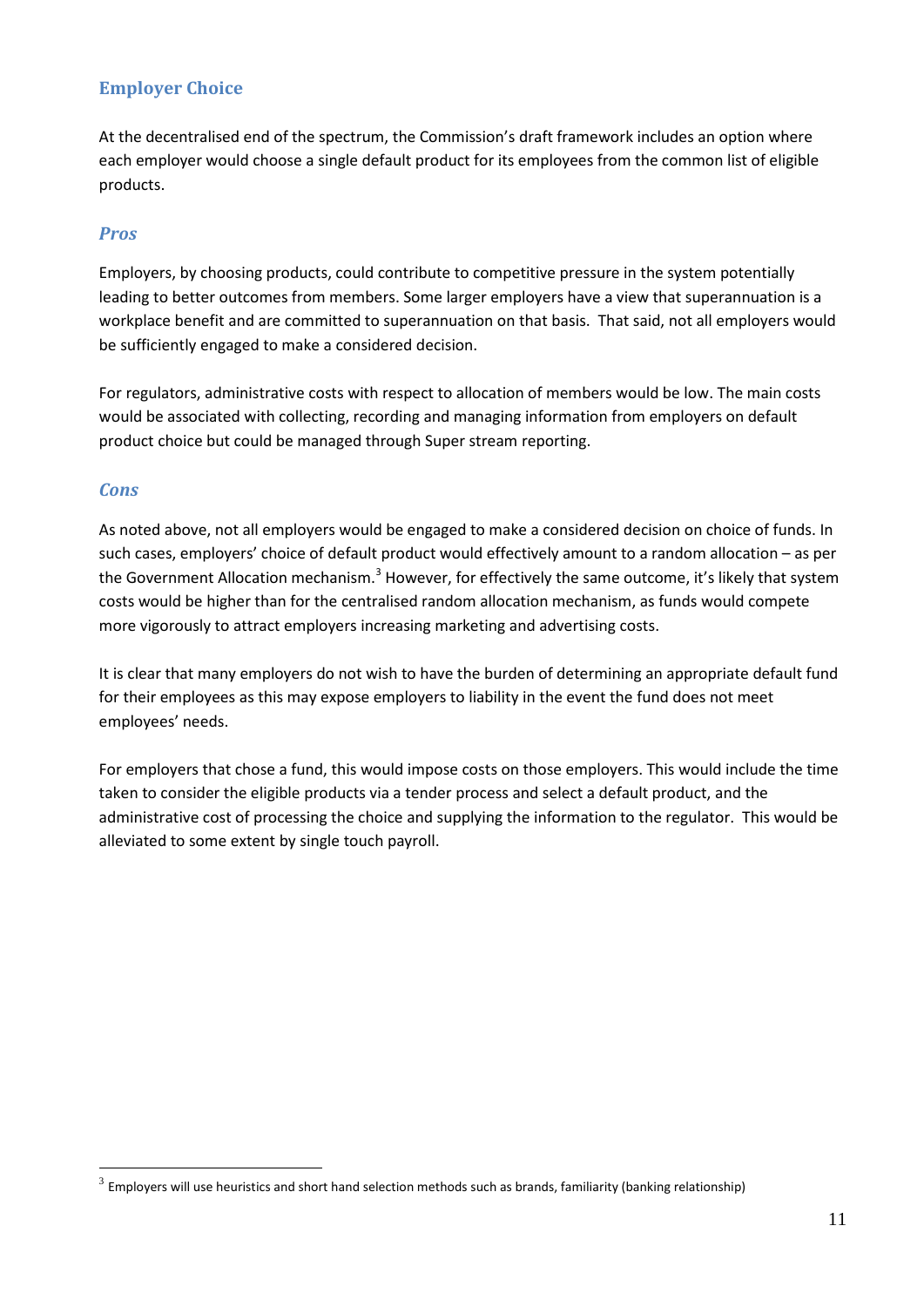#### **Market based mechanism based on a tender**

A tender model for allocating rights to the default members would require an organisation run the tender to decide a limited number of funds to receive default funds. The Productivity Commission has proposed that the organisation be a government body. The Commission also has outlined a number of possible options for such an approach. Broadly these are:

- A tender based solely on fees; and
- A tender based on a broader range of criteria.

It has also proposed that there would either be a limited number of funds selected from the tender, a single fund or different funds for different market segments.

There are few examples of tender based models. In Chile the government runs a tender every two years with the fund that has the lowest administrative fee winning the tender.

#### *Pros*

A tender system has the capacity to bring market forces more to bear on the default selection process. Currently members who default do not make an individual decision based on price and quality. A tender based on criteria that included specific criteria could bring price and quality into the decision over and above the current mechanism for setting defaults. By using criteria to select funds based on price and quality criteria, the tender process can replicate a market to some extent. Superannuation funds would then compete directly to win the tender.

Such a system could drive down the cost of managing default superannuation. Assuming fees was included as one of the elements to be considered by the tender process funds, it is one of the areas in which there could be the clearest and simplest comparisons between funds (despite variations between the way funds report). This would particularly be the case if fees were the only criteria considered. If other criteria were used the impact on price of the tender process would in part be dependent on the weighting given to cost in the tender review.

Lower prices would be compounded over time if the tender process were repeated as funds competed on fees in their responses and over time, assuming a limited number of funds were listed as default, their FUM would grow, potentially providing greater scale economies and reducing cost.

To ensure there was an appropriate level of oversight and probity, there may be a need for an independent external panel to be involved in reviewing the tenders as the outcome has such a significant impact on superannuation fund members and organisations.

The Australian government has run tender processes for large expenditure regularly for projects such as defence procurement and job network. Although they are not free from criticism, the techniques for such projects could be utilised as a template.

Several separate tenders could be run to provide default products for different demographics or types of employees. This could provide default products that are targeted at the existing needs of employees in certain demographic or employment categories.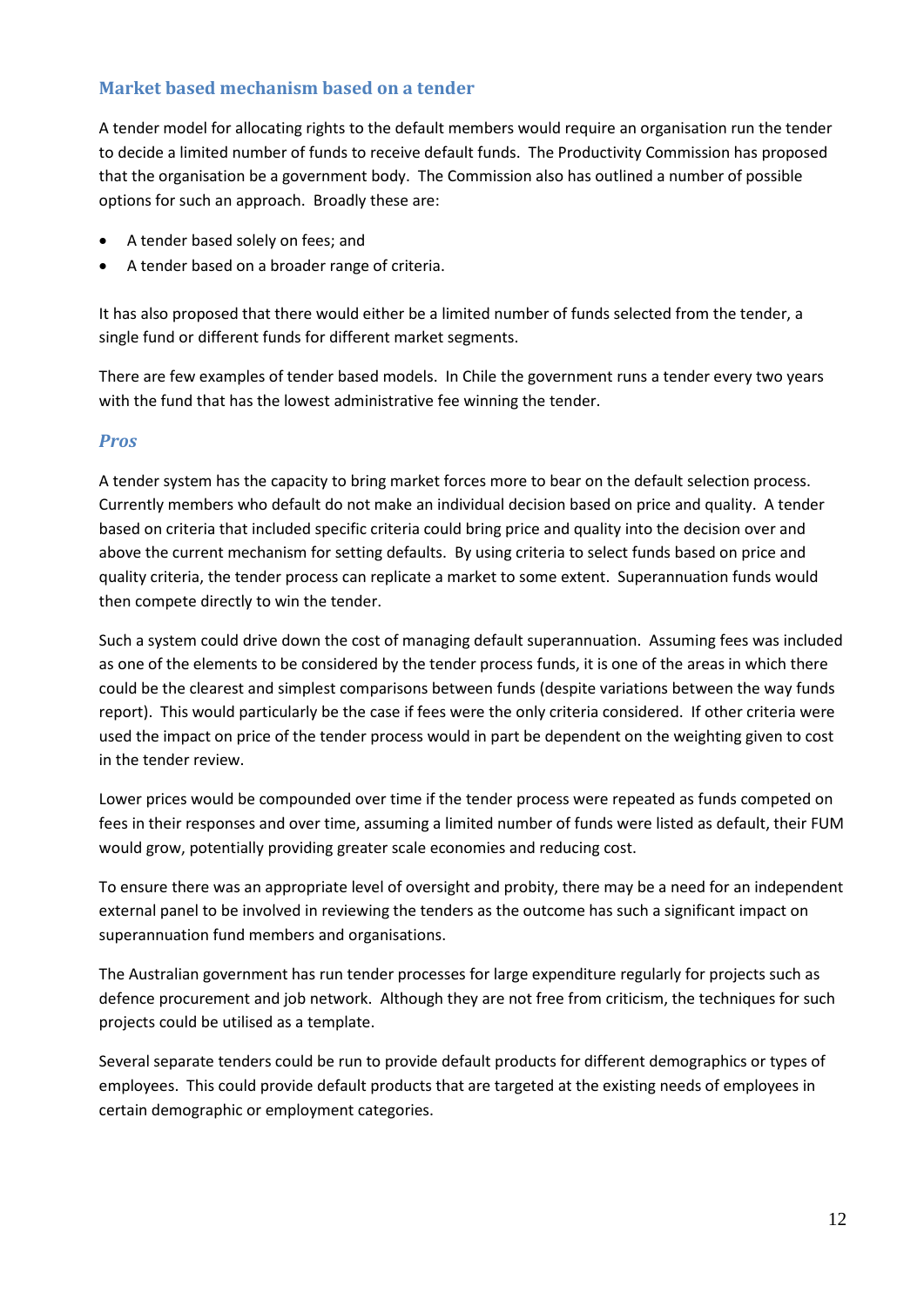#### *Cons*

There is a risk that a tender process would be gamed by superannuation funds. Funds may loss lead with their bid in an attempt to gain default members with a view to upselling a higher cost service at a later date. While this may drive reductions in cost in the short run, it would create a systemic risk and may not be in the members' best interest. If funds were unable to make good on the strategy to up-sell and a successful business was dependent on this then there is a risk the fund may fail to be able to cover its costs as the default segment of their book runs at a loss.

A focus on price could also drive down service levels in the default segment. In an effort to reduce costs, fund providers may seek to compromise the control environment, reducing the level of staff in critical areas such as compliance and risk management and not investing in quality controls. From an operational risk perspective, this would drive short-termism, which would impact on investment in the system.

Regardless of other criteria included in the RFT, there is a risk that price would become the dominant factor as it is probably the simplest and most easily quantifiable comparator. This could lead to a "race to the bottom" in terms of service for members.<sup>[4](#page-12-0)</sup> MySuper products include a range of member benefits such as, income stream offerings, advice, and website functionality. To reduce costs to a minimum, all non-core services for members such as these, may be reduced or dropped altogether. In addition, it is also very difficult to build concepts like innovation into a tender process. This combined with a focus on price would restrict innovation in the sector. It would also drive homogeneity in default funds.

A focus on costs and fees, rather than net member benefit, would be likely to lead to development of passively managed products with a heavy investment weighting toward bonds. This is not, in ASFA's view, an approach that will maximise long-term investment returns and deliver the most benefit for fund members.

There would also be an incentive for funds to respond specifically to the RFT criteria and not go beyond these. The focus of the tender response for funds would become meeting these criteria alone and not producing innovative products, enhancing servicing models or maintaining appropriate quality controls.

A limited number of generic default super funds would exclude funds from specifically creating niche products to meet particular default fund markets. There may be some industries which have specific characteristics that can be met by the existing default fund as that fund was created to service that particular type of employee or demographic. Such specific characteristics could not be provided in a generic default product designed for people from many different and heterogeneous industries.

A tender which restricted the number of default funds could have a significant impact on the stability of the superannuation system in a number of ways if a limited number of default funds were selected.

First, at the initial allocation of default provision, default members of superannuation funds could be left stranded with funds that are small in scale that had hitherto been receiving default contributions.

Second, this upheaval would be ongoing and compounded over time when the tender process was repeated. Superannuation funds would shift in and out of the system with default contributions flowing and then halting or vice versa. This would have a substantial impact on business models and more

<span id="page-12-0"></span> $^4$  While there is considerable complexity in measurement and comparison of fees, as a factor that can be actually be quantified in a single number it is more comparable than other factors such as ;levels of service or returns which are even more difficult to quantify and compare.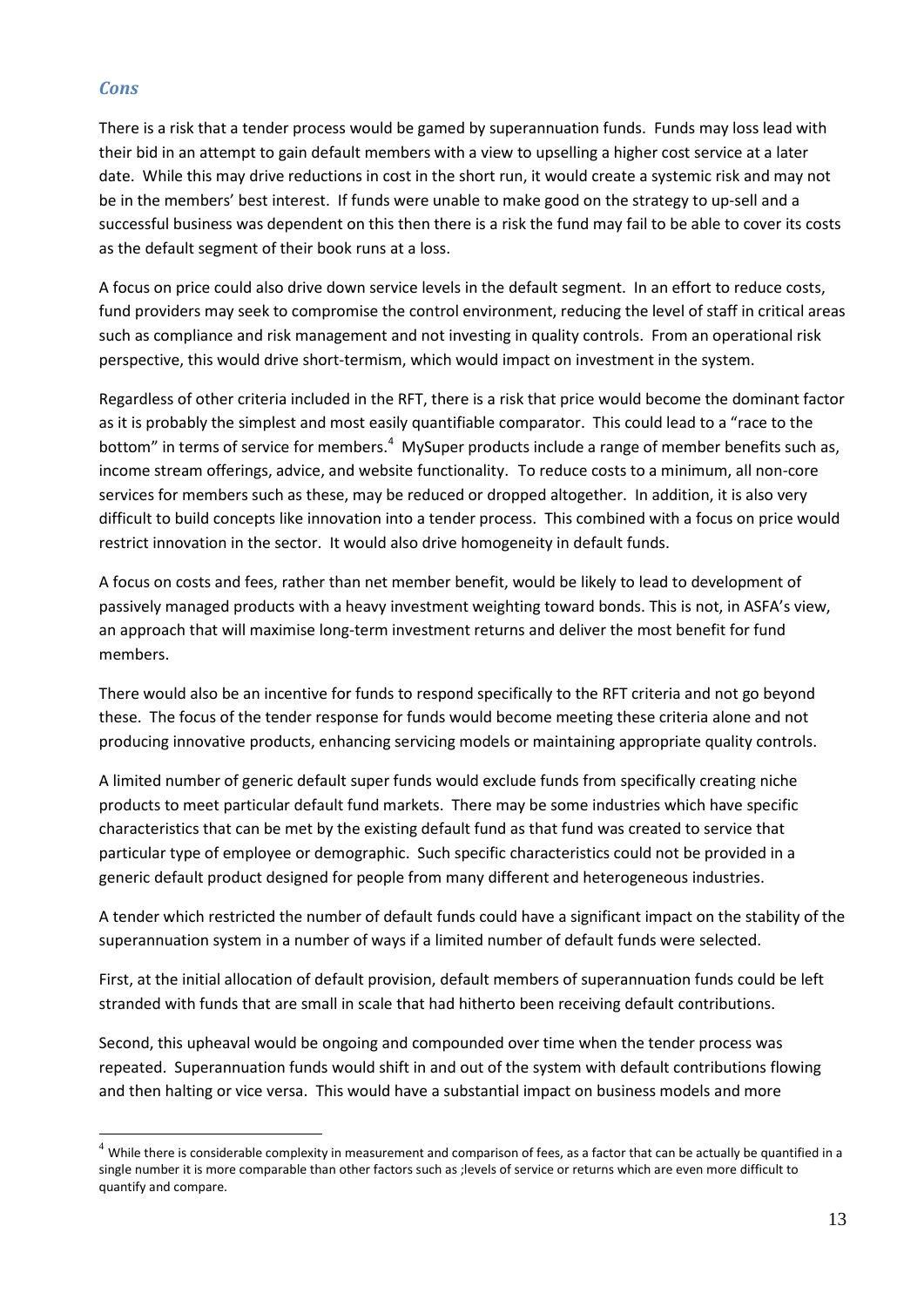importantly the members of funds that remain in default funds no longer receiving default contributions. There would be little incentive for funds to maintain the level of service provided to members of their legacy default product.

Third, a system where default contributions flow to a small number of funds could provide a barrier to entry for new entrants. Ease of exit and entry is a fundamental necessary aspect of a competitive market which can drive greater efficiency and better member outcomes. With a few large funds taking all of default contributions, it would be difficult for an existing or new funds to compete in the next tender round due to economies of scale that would accrue to existing players.

A fourth factor would be the uncertainty of cash flows impacting on liquidity considerations.

Each of these four factors would be significantly multiplied if only one of fund was selected as the default fund for all employees.

As with the administrative selection process discussed in section 1, there would need to be a body designated to make the decision on winners of the tender. Superannuation and funds management are complex industries and there are few individuals who understand these complexities who are not conflicted through existing business relationships. Finding individuals with the depth of skill to undertake the tender review and selection process may prove difficult.

If a government agency ran a tender process it would need to be resourced to undertake that task and formal structure within the organisation would need to be established. This would add to the costs of operating the system. If the tender process were itself outsourced to a third party, the operation of the two part tender process would also add to cost. The tender process itself would add to the cost of the superannuation system overall. Tenders for large government procurements have large up-front costs. This will be compounded for funds that aren't successful as they would incur the cost of the tender without the revenue that would flow from winning default contributions.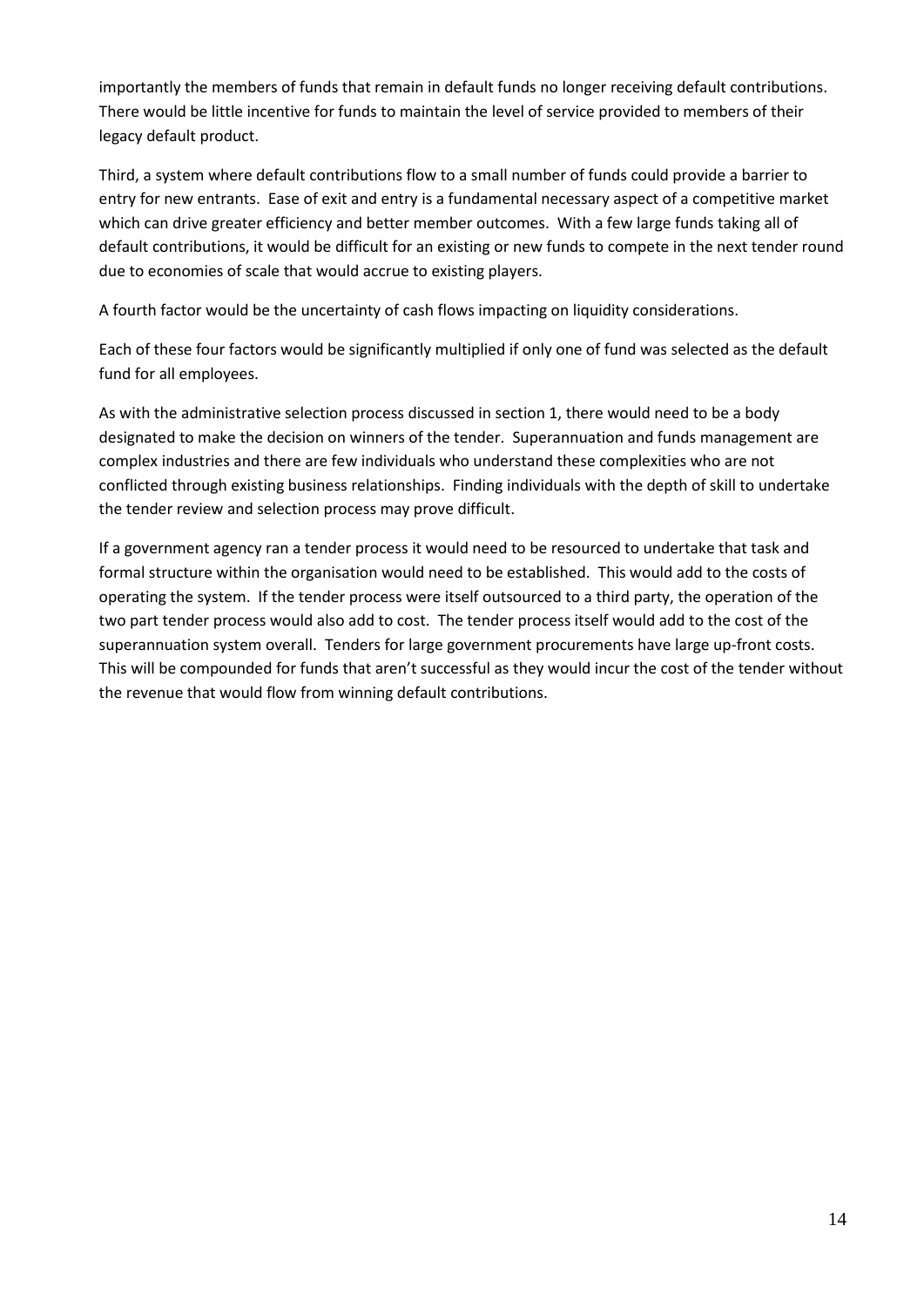#### *The Chile Model in the Australian Context*

Leaving aside concerns with rates of return and system risks and focusing on fees alone, it is unlikely that the default fund auction model adopted in Chile would deliver the same apparent levels of success in reducing fees if replicated in the Australian.

- Chile has only a relatively small number of funds, lending feasibility to a tender process. In contrast, Australia currently has just over 250 APRA-regulated funds and around 115 MySuper products on offer.
- The Chilean funds do not offer the range and complexity of services provided by Australian funds, including insurance. Adoption of the Chilean model in Australia would be likely to result in a significant reduction in the services and benefits offered to members.
- A major driver behind the Chilean model was the need to reduce excessively high administration fees, which were inflated by large marketing cost components. The Productivity Commission has noted that between 1992 and 1998, the average marketing cost for the Chilean authorised pension funds ranged between 21 and 52 per cent of total expenses.<sup>[5](#page-14-0)</sup>
- There is no evidence to suggest that marketing costs incurred by Australian default funds have approached these levels or are likely to do so caution should be exercised if seeking to attribute cost reductions in the Chilean system solely to the introduction of the default fund auction model. Rather, they can, in part, also be attributed to other recent reforms such as restricting the frequency with which individuals can switch between funds, regulation of the use of sales agents, along with a reduction in competitive forces due to industry consolidation, and the elimination of fixed fees charged for contributions.
- When properly measured, the fees and costs of funds in Chile, including default funds, are not particularly low by international standards for the investment allocations that those funds typically have.
- The Chile tender system unfairly favours new entrants as the only allowable fees that can be charged are related to the amount of contributions that are made. A fund will current low funds under management has lower investment costs and can profit from the fees that are set as a proportion of contributions.
- The frequency of the tender review is important. A review every two years, as is the case in Chile, would create greater uncertainty and compound the risks of negative outcomes for members.

#### *The New Zealand Model in the Australian Context*

• Nine institutions were selected in 2014 as "default providers" for new KiwiSaver members who do not nominate a place for their savings. The providers selected made up most of the then existing KiwiSaver market and will remain as default providers for a period of seven years, reinforcing their market shares.

<span id="page-14-0"></span> <sup>5</sup> Productivity Commission 2012, p. 261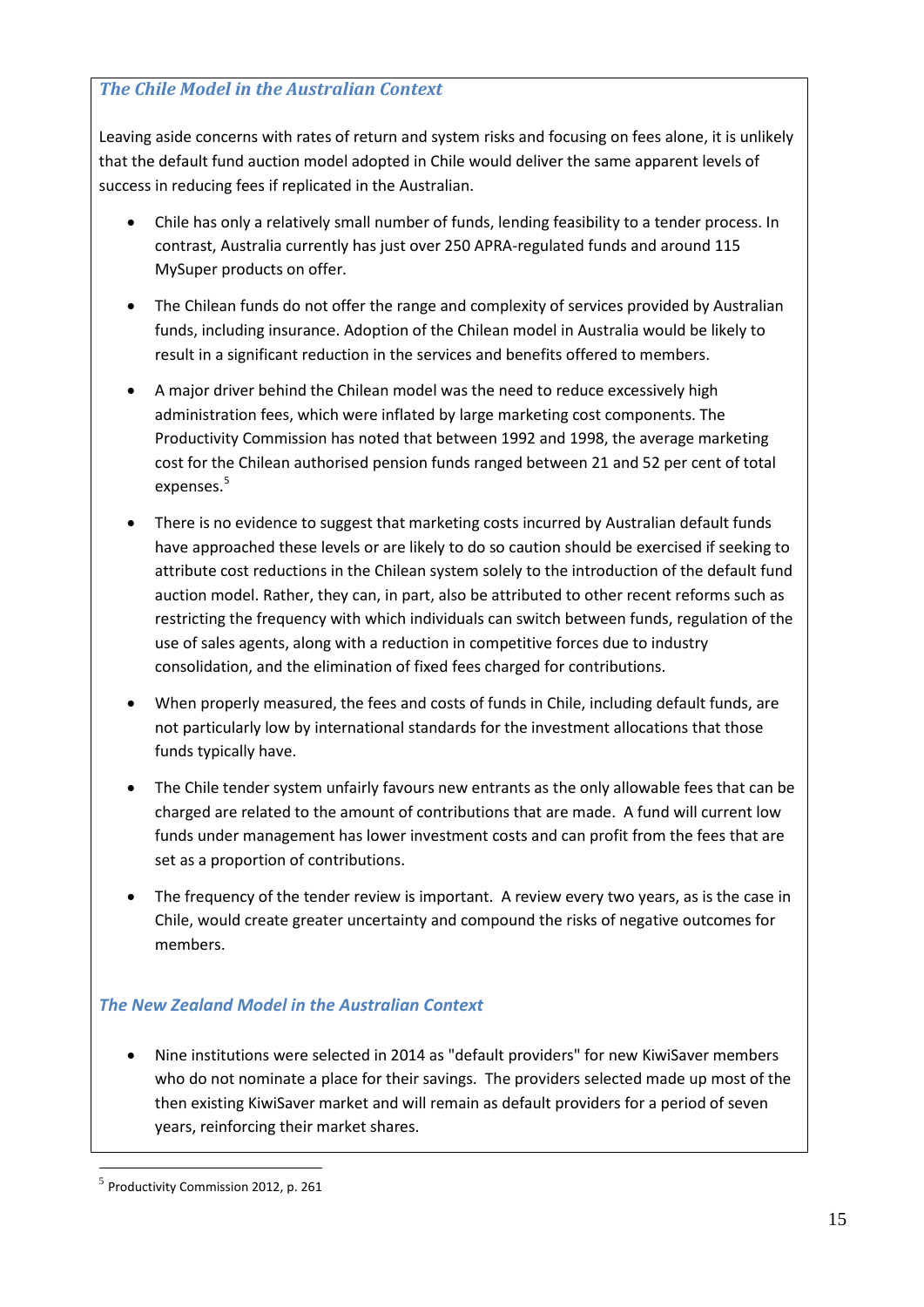- Unless savers nominate a fund, the New Zealand Inland Revenue department allocates new KiwiSaver members a default provider or puts them with their employer's scheme if the employer has chosen one. About 22 per cent of the 2.2 million KiwiSaver accounts are in default funds.
- The fee savings for fund members have not been large and have been at the expense of higher investment returns over the longer term from other Kiwisaver products. For a typical \$7,000 balance in the new default funds, the total fee on average has been estimated at approximately \$56 a year compared to the average fee of around \$69 for other KiwiSaver funds.

Arguably, neither the Chile or New Zealand tender systems deliver significant benefits in their respective countries and the case for their export to Australia is very weak.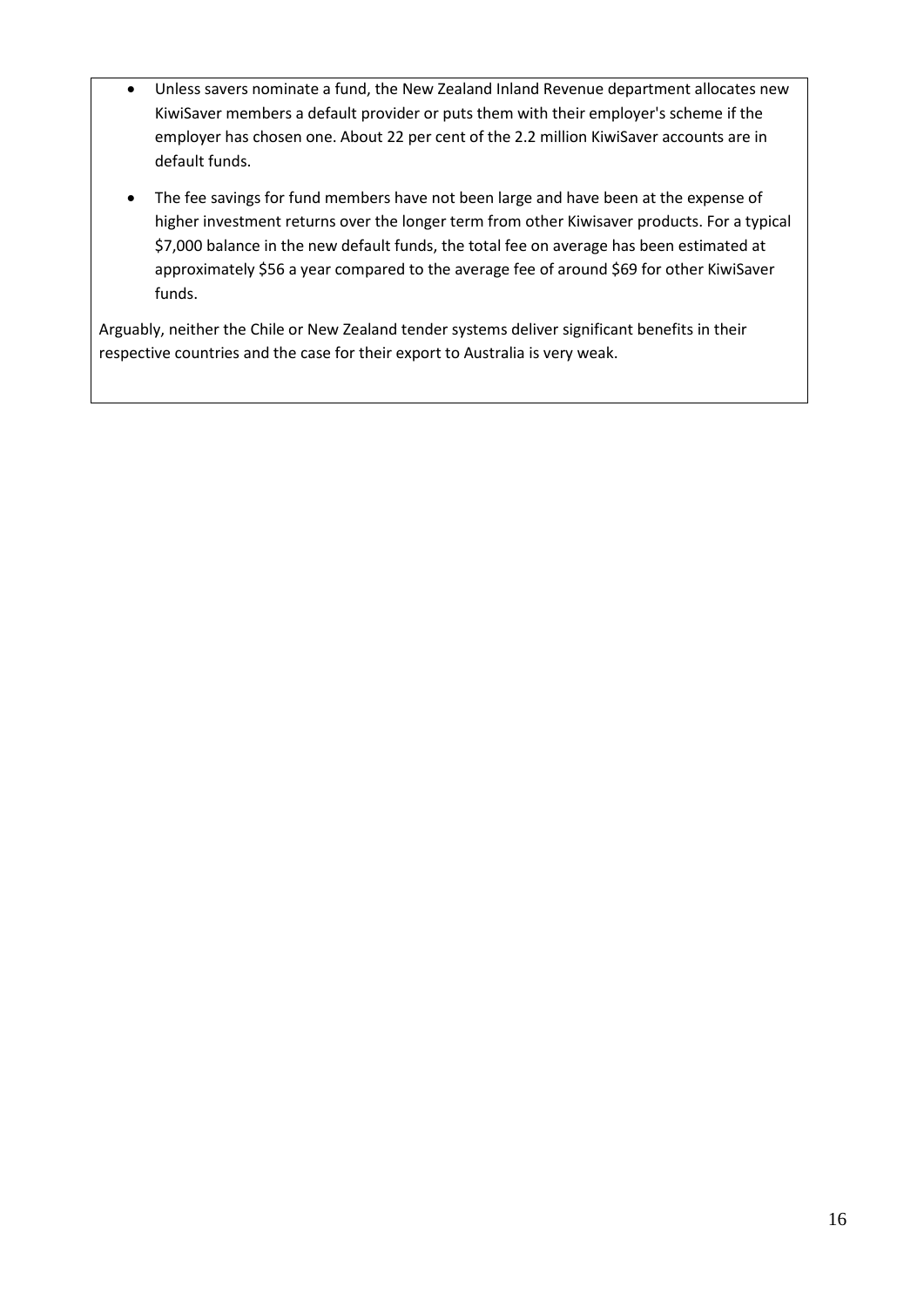#### **Designing the Models - Insurance**

The issues paper notes that:

"*It is also necessary to specify which superannuation products would be eligible to receive default contributions. The Commission proposes to restrict its focus to accumulation products in defined contribution schemes. The life and total and permanent disability insurance that is currently bundled with default superannuation products would then be allocated through a separate competitive process.*"

We are concerned that the Productivity Commission is considering allocating default insurance arrangements in superannuation through a separate competitive process. This seemingly goes beyond the terms of reference of the inquiry. As noted in the issues paper "these Terms of Reference follow from the Government's response to Financial System Inquiry Recommendation 10 on efficiency in superannuation."<sup>[6](#page-16-0)</sup> Recommendation 10 of the FSI was to:

"*Introduce a formal competitive process to allocate new default fund members to MySuper products, unless a review by 2020 concludes that the Stronger Super reforms have been effective in significantly improving competition and efficiency in the superannuation system.*" [7](#page-16-1)

In neither the headline FSI recommendation or the detailed commentary that precedes it is there any consideration of a separate allocation process in relation to insurance. We are not surprised by the FSI's lack of consideration in this respect, as the group insurance market has approximately 12 providers and it is not on the face of it apparent that a separate selection is warranted in such a limited market.

Unfortunately the issues paper does not elaborate on its inclusion of this matter and it is therefore unclear what is envisaged. This leaves a number of questions unanswered.

- On what basis is the Commission proposing a separate process for allocating default insurance products given that it is a very different market to default superannuation, which is the focus of the FSI's recommendation?
- What framework does the Commission propose is established to make determinations in relation to default insurance? Will there be prudential oversight from APRA?
- Is the Commission of the view that the process that is determined for the selection of default funds would be replicated for insurance, or will there be a separate, differentiated process in relation to insurance?
- Would the decision in relation to superannuation fund allocation omit to consider the insurance offering to members?
- Would the entity responsible for the selection of default funds be the same or would a separate decision maker with differing expertise be required?
- On what basis would the decision maker determine that particular insurance products were suitable/unsuitable to operate as default insurance offerings?
- Removal of group insurance from superannuation would mean that hard to insure groups such as miners, construction workers, emergency service workers, and some health workers would have great difficulty in obtaining insurance. For this reason alone, segmentation by occupation is an essential part of default super?

<span id="page-16-0"></span> $<sup>6</sup>$  PC issues paper p.iii</sup>

<span id="page-16-1"></span> $<sup>7</sup>$  FSI Final Report p101</sup>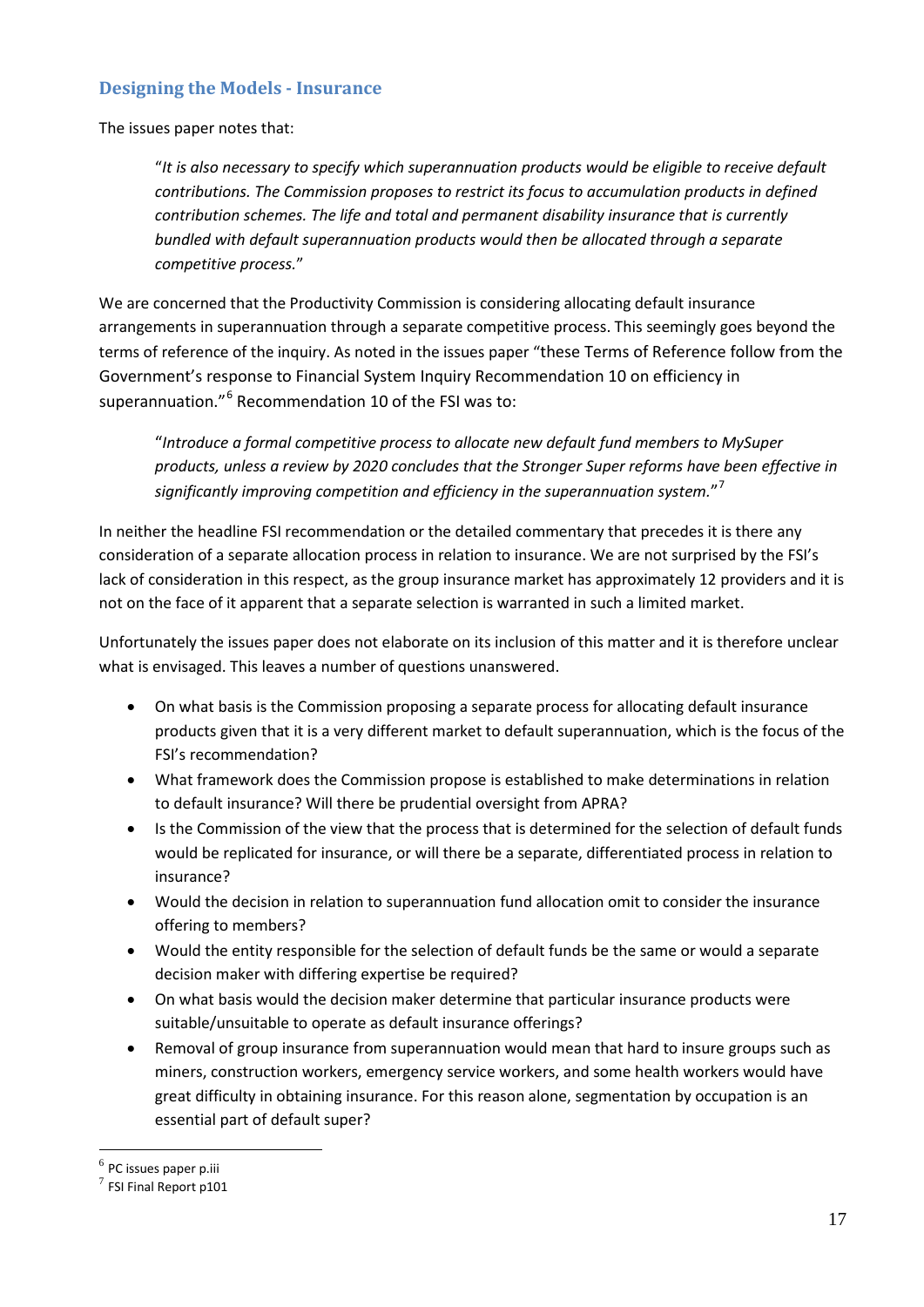- How would the Commission's proposed process interact with trustees responsibilities in relation to establishing default insurance arrangements that are in member's best interests?
- Is the Commission proposing that an entity other than the trustee would decide what default insurance arrangements are in member's best interests? If so, would this decision maker be subject to prudential regulation in the same manner as trustees.
- How would Superannuation Guarantee and salary sacrifice contributions be split between the accumulation account and the insurance provider?
- How would the system cope with individuals with more than one job?

No group insurance is currently 'bundled' with default superannuation products. All insurers are a discrete provider to the super fund. The administrative processes behind the scenes, either in-house or via third party administrators, direct premium payments from member accumulation (investment) account balances, to the insurer who is providing the group policy. From time to time the insurer may change as the trustee reviews the suitability and pricing of a current provider and contracts to a new provider, usually via a competitive tender process. The construction of current default insurance arrangements occurs on an arms-length basis.

An additional selection process introduced in relation to insurance would add a significant layer of complexity into the system for no tangible benefit. It would be likely to lead to additional complexity and administration costs. Insurance is a component of the superannuation product selected and designed by the trustee, utilising the services of an appropriate group insurer, with member's best interests in mind. Insurance should be considered in the overall assessment of the superannuation product, just like all other components that make up the member offering, including for example investment arrangements.

We do not believe that a separate competitive process for determining insurance arrangements, or any other discrete components of the superannuation product for that matter, would lead to a more efficient system or improve member outcomes. Designing the overall product offering is a fundamental role for the trustee, underpinned by trust law and a strong prudential framework that protects members' interests.

As stated in our recent submission to the Commission on efficiency, we believe the objective of insurance in superannuation is as follows:

## *The superannuation system provides insurance that delivers valuable protection to the community and meets members' needs at reasonable cost.*

We acknowledge that improvements to the system should be made in order to support this objective and ASFA is currently involved in collaborative efforts across both the superannuation and insurance industries to lift standards and improve outcomes for members. The matters that are subject to consideration include benefit design, insurance definitions, and claims processing.

Selection of insurers has not been identified as a problem area and in fact the current system works well in this regard. Trustees review their arrangements regularly and members benefit from a competitive group insurance market that facilitates the selection of insurers who meet members' needs at reasonable cost.

Below we outline the detrimental impacts associated with application of implementing a separate process for default superannuation fund allocation to insurance.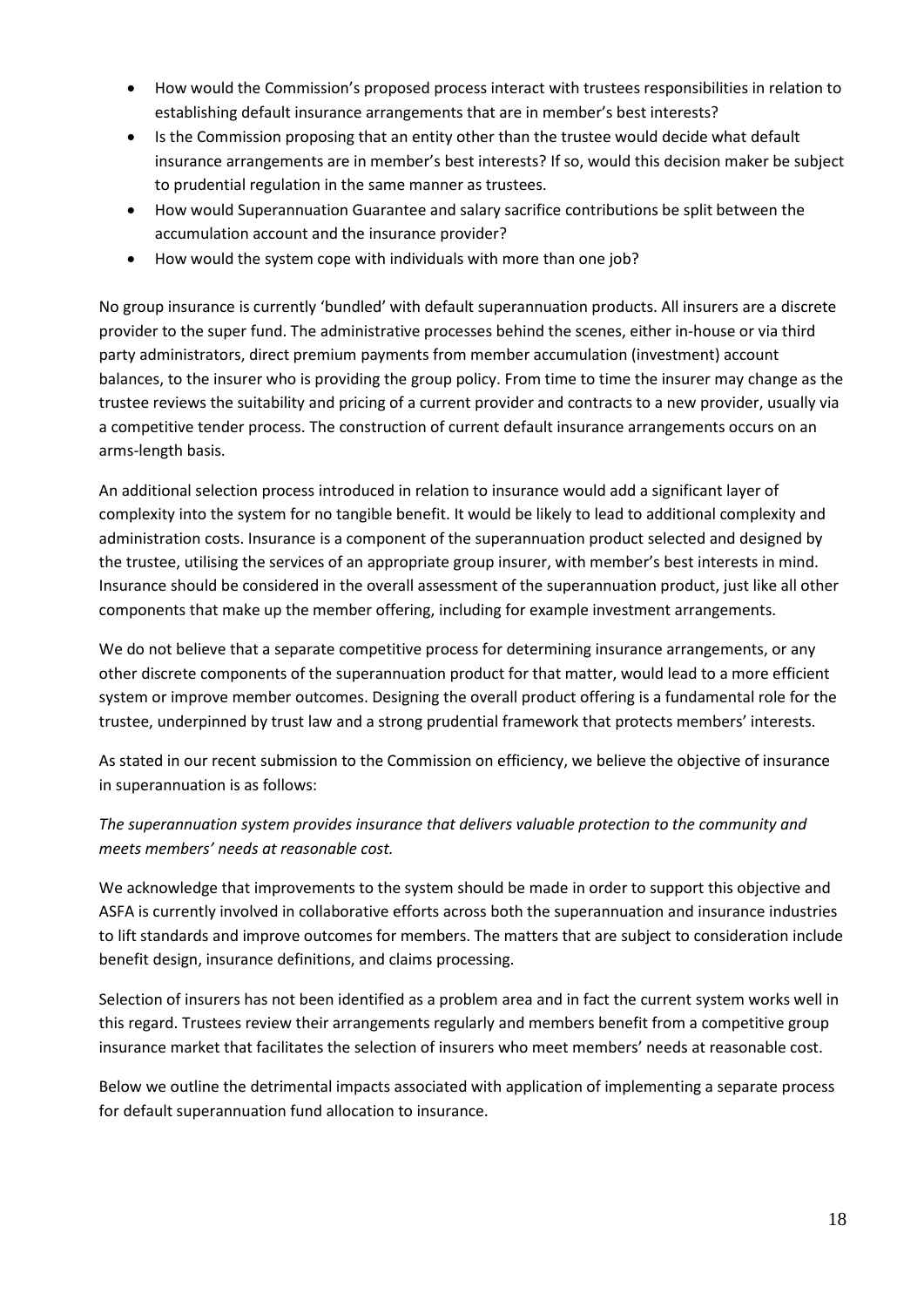## *Usurping the role of the Trustee*

Implementing a separate allocation process for insurance within superannuation *before* the trustee has determined its arrangements will usurp the role of trustees, who are under trust duties to provide insurance that is meeting members' needs.

Importantly, the proposed allocation of default funds (in any of the proposed models) occurs *after* the trustee has determined the settings for its default superannuation product, including in relation to insurance. It does not interfere with the trustee's role in determining appropriate product design settings but instead makes an assessment in relation to whether these are appropriate for default members.

Trustees' duties are reinforced through a governance framework that includes the funds' Insurance Management Framework and Insurance Strategy, developed in accordance with Superannuation Prudential Standards (SPS) which were issued as part of the rollout of the Stronger Super reforms, particularly SPS 250.

Trustees have made significant investments to meet the terms of these recently introduced prudential standards. We do not believe that effectively outsourcing the insurance selection process to a party who is not governed by the same high standard as trustees would result in better member outcomes. There is significant risk that the prudential framework would be undermined to the detriment of members.

A model where the trustee is no longer responsible for the selection of the insurer is highly problematic. A trustee is currently the owner of the insurance policy and has strict obligations to members in respect of operating the policy on their behalf. It is unclear who would bear the ultimate accountability for the insurance offered if insurance were designed and selected by a party other than the trustee and such a model would weaken the system immeasurably.

## *Reduced Competition in the Insurance Market*

Group insurance is already a very competitive market in Australia. Insurance companies compete heavily through an effective Request for Proposal (RFP) process to win the insurance of a specific fund.

There is potential for the currently competitive group insurance market to be eroded through a separate "competitive" process (i.e. a process run by the government), if it supplants the existing competitive market process. Competition inherent in the group insurance market enables arrangements to meet the differential needs of default members on an ongoing basis.

A competitive group insurance market is a key reason that insurance premiums for group insurance in superannuation are much lower than those paid for individually underwritten retail insurance policies. When negotiating fund level group insurance contracts trustees can leverage wholesale bargaining power that arises when striking an arrangement for many members, rather than for an individual member. This, however, can only occur in the context of a competitive group insurance market with multiple participants.

A separate process would lead to fewer group insurance providers by promoting the selection of ultimate "winners" and "losers". This would lead to pricing power reverting to the hands of fewer insurers, eroding or eliminating the wholesale bargaining power trustees possess under the current model. This would ultimately be to the detriment of fund members.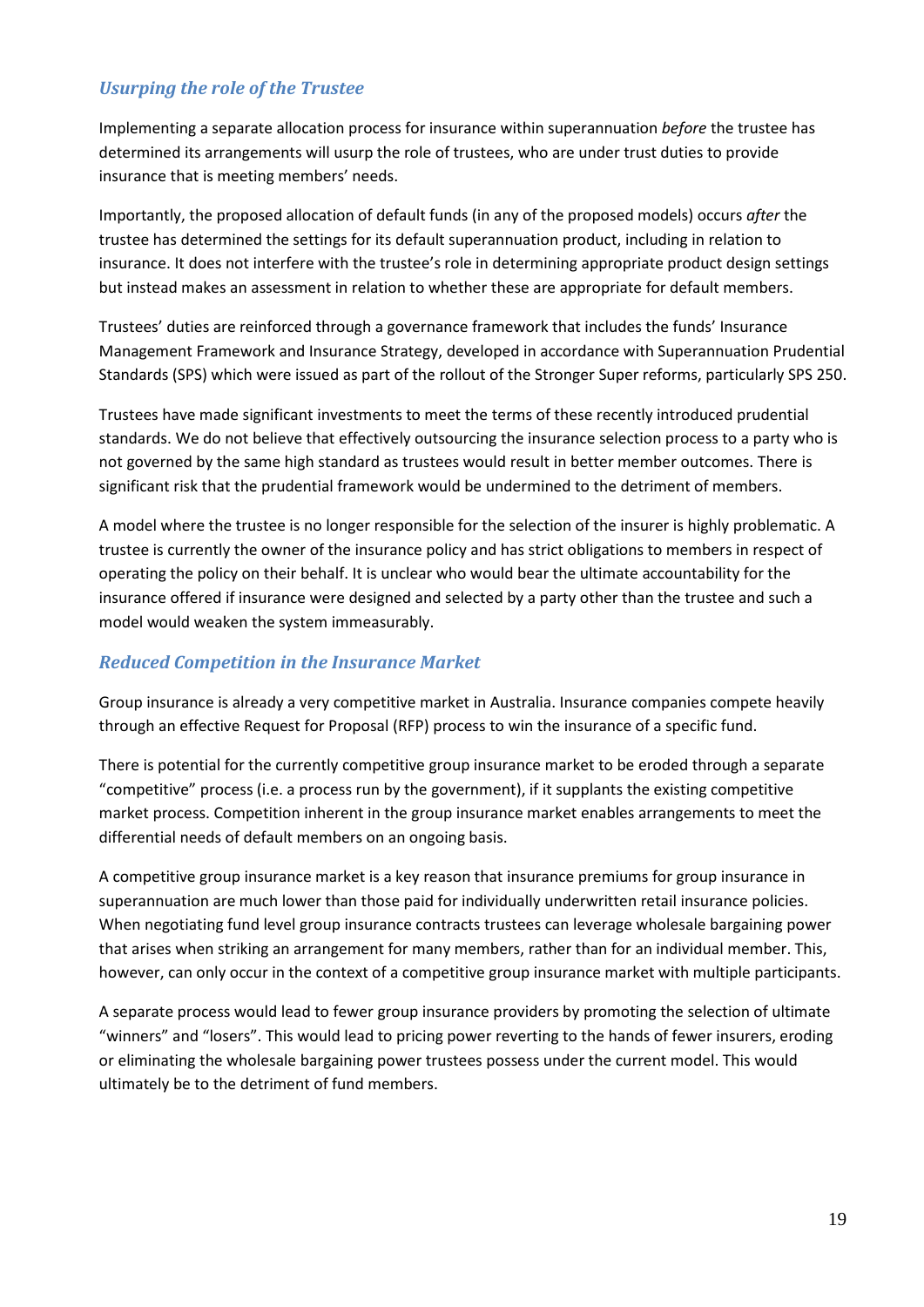## *Reduced Member Benefits*

The market has continued to evolve as funds seek to better target their benefit design to their members needs and preferences. In recent years, more funds have undertaken consumer testing and research to inform benefit design. The benefits of this progress would be diminished if members effectively have their insurance arrangements pre-selected for them based on criteria that may not reflect their needs.

A number of superannuation funds have members who are predominantly from a particular industry with similar demographic characteristics across the membership base. These demographics are increasingly being taken into consideration when developing benefit designs and ensuring the right levels of default cover are in place to meet the needs of a fund's membership, together with flexibility to increase or decrease cover as suits their needs.

Some examples of benefits to members that can flow from these increasingly rigorous design processes include early intervention pre-claim, rehabilitation post-claim, and the removal of waiting periods. There is demonstrable evidence in the market of trustees designing appropriate default insurance offerings based on an ever deepening understanding of their member's needs.

Factors that may meet the needs of one cohort of default members may not be appropriate for another. The idea of a sound default offering should not be conflated with a one size fits all approach to product design. An additional selection process runs the risk of diminishing the significant member benefits associated with the trustee's determination and insurance selection process.

## *Pricing*

Group insurance is based on a pooling of lives that, in the absence of individual medical underwriting, includes a selection of both good and bad risks. This means that members who may have pre-existing medical conditions, work casually or part-time or work in high risk occupations are generally able to access insurance cover through group arrangements at an affordable price – without the imposition of restrictions and exclusions or premium loadings, or even denial of cover, if they were to be underwritten for individual cover.

It is unclear what alternative model the PC has in mind, however we make the following observations with respect to potential pricing issues that may arise.

Accurate pricing is likely to be more difficult as an outcome of a separate selection process in circumstances where the pool of risks of less well understood. For example if there were only one default insurance provider across the entire market with different employment types and the member demographic is less homogenous pricing risk is more difficult and likely to be priced at the highest risk rating

Additionally, any form of imposed allocation that reduces the numbers of employees covered by any one insurance policy 'pool' would immediately compromise the price competitiveness of the insurance premiums for each member to bear. The two main strengths of having one insurance policy are the guarantee of (i) member numbers (insured lives in the pool) due to considered assumptions of opt-out percentage from the current and projected member numbers – this gives the benefit of volume to the pricing assumptions; and (ii) the minimum length of time during which the premiums versus claims ratio can evolve (generally 3 years) such that the members are paid claims and the insurer remains profitable and the policy remains sustainable for that pool of business, thus fulfilling the imperatives set down by SPF 250.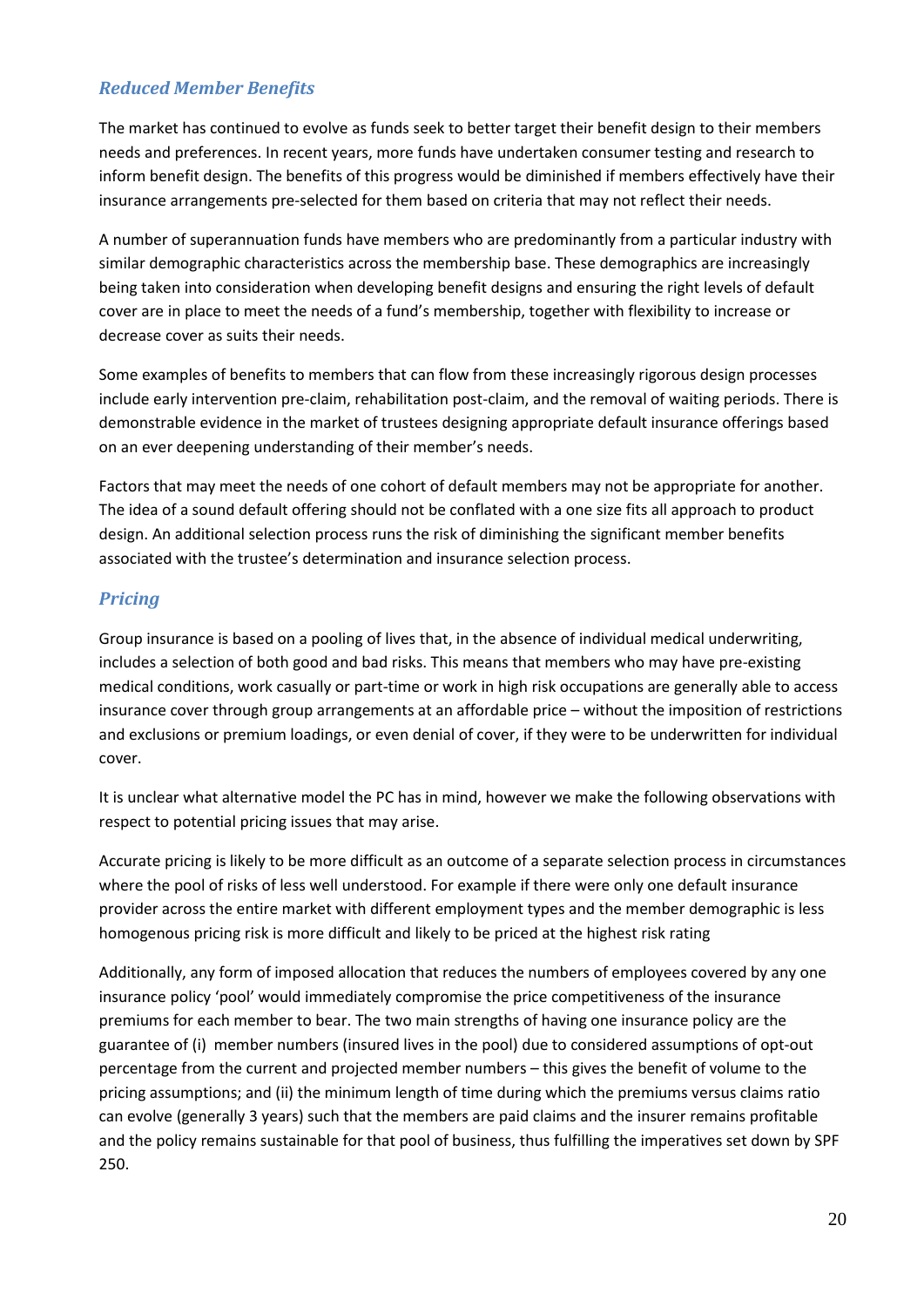Simply put: why consider dictating a regime of a 'panel' of insurers that results in reducing the size of the pool (by forcing several smaller pools), forcing a potential insurer to cost for lower (and possibly inestimable) numbers than actually exist in the fund? This would either make tendering infeasible or at best reduce volume efficiencies and increase costs for any 'approved' insurer of the fund and this would be passed on in the premiums.

## **Active choice of fund by employee, like choosing bank account to receive wage**

It has been argued by some that given that employees generally have to provide their tax file number and nominate a bank account to receive wages, then they should be able to nominate a superannuation fund to receive their employer contributions as well. However, as shown by the discussion below, there are additional factors to take into account in regard to selection of a superannuation fund by an employee.

## *Pros*

Requiring a fund member to choose the fund to which contributions are made may in certain circumstances support greater competition with fund members responsible for deciding which fund was best for them.

It could also lead to relatively stable outcomes as individual decisions would be unlikely to lead to large shifts in market shares in the short term, with funds both gaining and losing members over time.

It could also be a relatively low cost arrangement in the sense that there would be no need for new administrative or institutional arrangements to be put in place. Some existing mechanisms could be dismantled. It would involve little or no cost for the Government in terms of ongoing administration, provided there were no significant irregularities in the providers' conduct.

It may also make it easier for new entrants to gain market share, but there would be likely to be overall stability in the system without large movements over the short term with employees being assigned in bulk to a new default fund.

Such an approach could potentially drive greater member engagement given that employees would be expected to choose. Some might be engaged enough to undertake research and compare funds if they are forced to make a choice.

Placing the responsibility on the employee would reduce the burden on employers in terms of employers no longer having to select a default fund.

#### *Cons*

There is no real case anywhere in the world where all employees are required to nominate a superannuation or private pension fund before contributions are made, suggesting that this model may have limitations in practice.

Purchasing at an individual level often can involve greater costs than group arrangements selected on a group or wholesale basis given that an individual will not have much bargaining power.

An individual purchaser is likely to have much less information about funds on offer than providers. Information asymmetry generally is not supportive of strong price competition.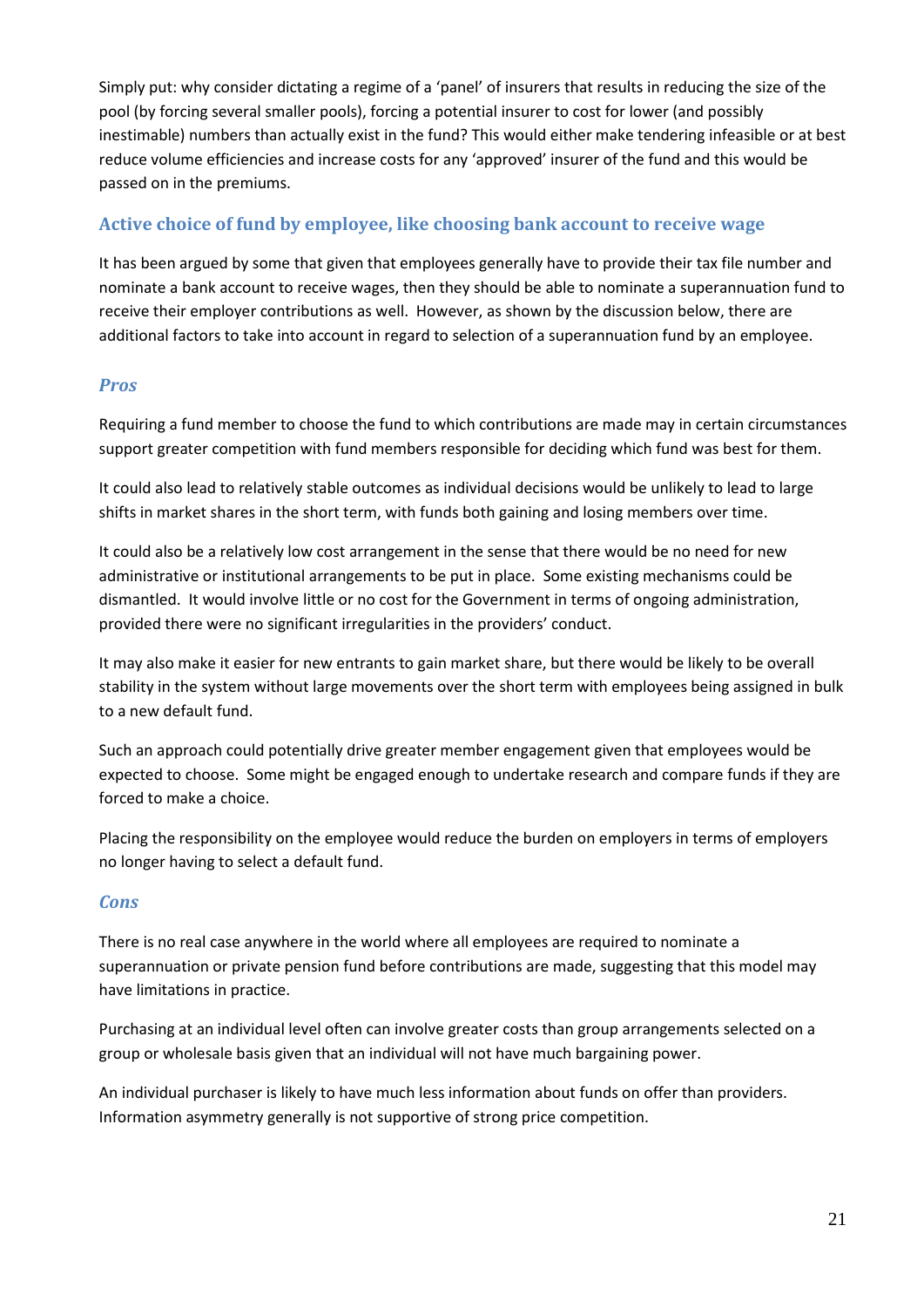For an employer, there is likely to be an administration burden to follow up employees who have not nominated a superannuation fund. This may increase the risk that the employer does not comply with SG obligations.

It is possible that some employees, potentially a significant number, may not choose a superannuation fund despite repeated prompting. Given that superannuation benefits are generally not available until preservation age, which will be at least 60 for almost all new entrants to the labour force, there are no immediate consequences for the employee from failing to choose a fund. Employers would still need a default mechanism for cases where an employee has not exercised choice for the employer to be able to comply with Superannuation Guarantee requirements. In some cases an employee may have ceased employment with the relevant employer before a Superannuation Guarantee payment is required to be made.

The Australian Taxation Office might need to operate a facility of last resort for employers where an employee fails to nominate a superannuation fund. This would involve additional system costs and could lead to employees not being well connected to their superannuation account or accounts.

Most entrants to labour force will already have a bank account, but very few will have a superannuation account. A bank account is a relatively simple financial product, but a superannuation account, even a MySuper product, is much more complex and a new entrant to the labour force may not necessarily be well equipped to choose between funds. A bad decision made early in a working career through its impact on compound investment returns have a substantial impact on final retirement income.

There also would be additional costs in terms increased advertising and member communication to attract and retain members.

It is likely that expenditure by funds on advertising and sponsorship would increase substantially. New entrants to the market might struggle to gain market share as incumbency would give current large funds brand recognition amongst entrants to the labour force.

Default insurance arrangements may not be viable where new employees are exercising choice of fund.

Employers would be likely to have to contribute to more funds than is currently the case, although theoretically the costs of this should be kept low through the use of SuperStream and Single Touch Payroll contribution mechanisms.

Competition might focus more on both perceived and actual product characteristics rather than on administration costs and net return to the fund member.

## **Nudge members to high performing funds**

Around the world there is increasing interest in the use of "nudges" to encourage desired outcomes rather than regulatory or administrative arrangements requiring certain behaviours. Current default arrangements (both in awards and more generally in terms of employers choosing a default fund) are an example of "nudge" arrangements, particularly where employees have a right to choose the fund to which their contributions and/or accrued balance should be directed. Nudges can work as an efficient alternative to compulsion on the one hand and open choice on the other. However, nudges generally are about doing an action or not doing an action (such as making more contributions) not the choice of a specific product or service once the action is decided upon.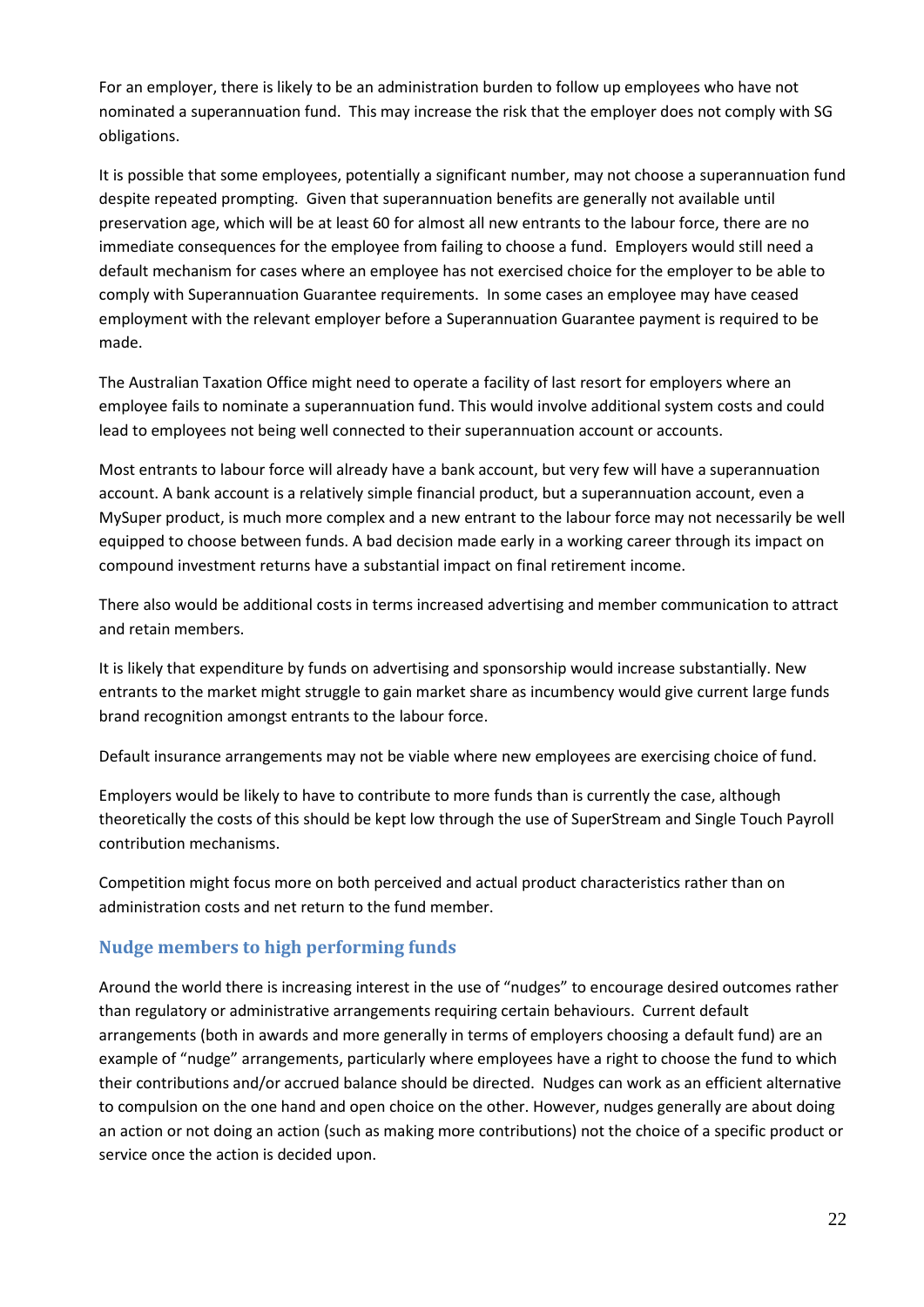The issues paper is not very specific in regard to the nudge mechanisms that might possibly be used. Reference is made to the need to undertake experiments to develop appropriate nudges. We note that "framing" of information to members, such as long term savings and return propositions, risk information, fees and statements is also very influential in helping members understand their super. However, it is fair to say that it is still early days in terms of understanding how members respond to framing and nudging.

Going forward, the enrolment process for new employees making use of ATO Single Touch Payroll processes could be considered a nudge for individuals with an existing superannuation account. Individuals are likely to be prompted to agree that future contributions should be directed to their existing fund if they have one. If most people are happy with their fund and do not want to have more than one fund, then making the default 'my existing fund' will be effective in reducing the number of multiple accounts. However, retaining the existing fund may not necessarily be a nudge to a "high performing fund".

#### *Pros*

Moving to a greater use of "nudges" (depending on their being appropriate) could support better outcomes for fund members to the extent that a number of funds were identified as being high performing and as a result gain market share through "nudging".

Such an approach is relatively simple and would not necessarily involve the creation of any new administrative or institutional arrangements other than the creation of arrangements to determine which funds should benefit from the "nudge".

Arguably, such an approach would build on market mechanisms and would strike a balance between individual responsibility and official guidance. It also would be consistent with relatively stable allocation of new employees to funds, depending on how frequently funds favoured by the nudge are selected or changed.

It would be likely to involve modest ongoing costs to the extent that it is built on existing mechanisms for evaluating funds.

#### *Cons*

The assumption that it would be easy to select preferred funds is questionable. It is unclear what mechanism would be available to identify "high performing funds" on a prospective basis and what the criteria for selection would be.

There would be legal issues relating to the provision of personal financial advice in terms of a nudge favouring a fund or funds over other funds. Apart from the legal issues, there could be a moral obligation on a government to pay compensation to fund members in the case of a recommended fund underperforming or sustaining losses on investments.

Adoption of a "nudge" approach also could restrict competition, depending on the number of funds to which employees are nudged and the frequency with which that list is changed to include new entrants or existing funds which are judged to have become high performing.